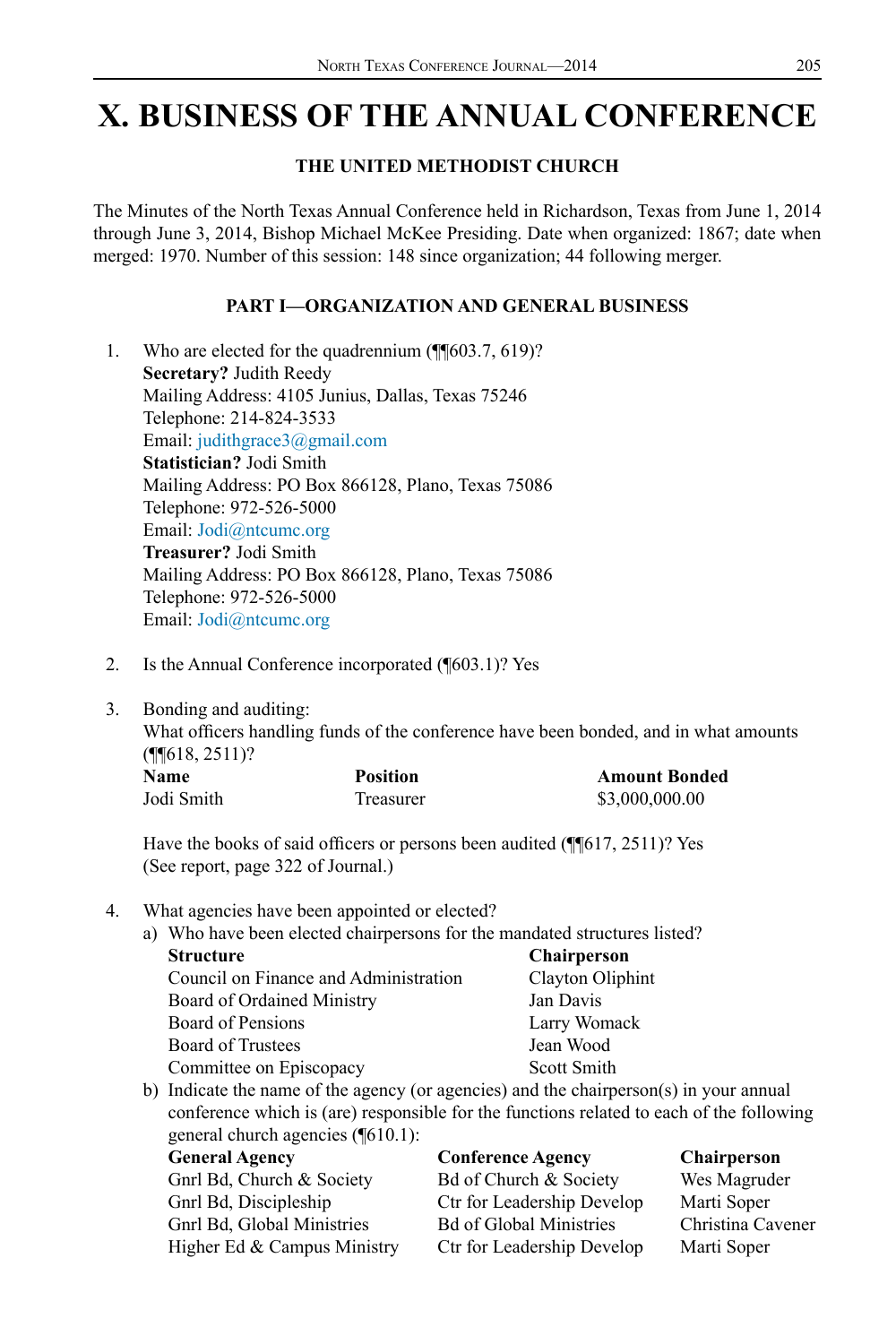| Gnrl Comm, Archives & History                                                            | Comm on Archives & Hstry   | John Dillard            |
|------------------------------------------------------------------------------------------|----------------------------|-------------------------|
| Gnrl Comm, Christian Unity & Inter-religious Concerns (Same)                             |                            | Nancy DeStefano         |
| Gnrl Comm, Religion & Race                                                               | Com on Religion & Race     | <b>April J Bristow</b>  |
| <b>UM Communications</b>                                                                 | Communications             | <b>Sheron Patterson</b> |
| c) Indicate the conference agencies and chairpersons which have responsibilities for the |                            |                         |
| following functions:                                                                     |                            |                         |
| <b>General Agency</b>                                                                    | <b>Name of Agency</b>      | <b>Chairperson</b>      |
| Criminal Justice & Mercy Min                                                             | Ctr for Missional Outreach | Larry George            |
| <b>Disability Concerns</b>                                                               | Ctr for Missional Outreach | Larry George            |
| Equitable Compensation                                                                   | Ctr for Leadership Develop | Marti Soper             |
| Laity                                                                                    | Board of Laity             | Linda Parks             |
| Native American Ministry                                                                 | Ethnic Local Ch Concerns   | Preston Weaver          |
| Small Membership Churches                                                                | Ctr New Ch Dev/Cong Dev    | Jim Ozier               |
| d) Indicate the president or equivalent for the following organizations.                 |                            |                         |
| Organization                                                                             | <b>Name of Agency</b>      | <b>Chairperson</b>      |
| Conf UMW                                                                                 | United Methodist Women     | Becky Maddox            |
| Conf UMM                                                                                 | United Methodist Men       | TBD                     |

Conf Cncl, YA Min Ctr for Leadership Development Kelly Carpenter e) Have persons been elected for the following district boards and committees? Answer yes or no.

Conf Council Youth Min Conf Council on Youth Min Hope Rouse

- (1) District Boards of Church Location & Building (¶2518)? Yes
- (2) Committees on District Superintendency (¶669)? Yes
- (3) District Committees on Ordained Ministry (¶666)? Yes
- f) What other councils, boards, commissions, or committees have been appointed or elected in the annual conference?

| Core Leadership Team       | <b>Bishop Michael McKee</b> |  |
|----------------------------|-----------------------------|--|
| Adv Bd Prop & Liab Ins     | Scott Smith                 |  |
| Com Episcopal Residence    |                             |  |
| Com on Memoirs             | Rebecca Grogan              |  |
| Com on Standing Rules      | Jodi Smith                  |  |
| Conf Nominating Com        | Linda Parks                 |  |
| Com Courtesy & Resolutions | Kathy McLean Davis          |  |
|                            |                             |  |

#### **Structure Chairperson**

**Scott Smith** 

- 
- 5. Have the secretaries, treasurers, and statisticians kept and reported their respective data in accordance to the prescribed formats? (¶606.8)? Yes
- 6. What is the report of the statistician? (See report, page 382 of Journal.)
- 7. What is the report of the treasurer? (See report, page 319 of Journal.)
- 8. What are the reports of the district superintendents as to the status of the work within their districts? (See report, page 319 of Journal.)
- 9. What is the schedule of minimum base compensation for clergy for the ensuing year (¶¶342, 625.3)? 2015 Minimum Equitable Compensation (including travel and utilities) for members of the North Texas Conference serving full time is set at \$45,258. The years-of-service allowance shall be \$100 per service year after 5 years and up to 10 years. The Minimum Equitable Compensation for local pastors serving full time is set at \$39,965 for 5 years service or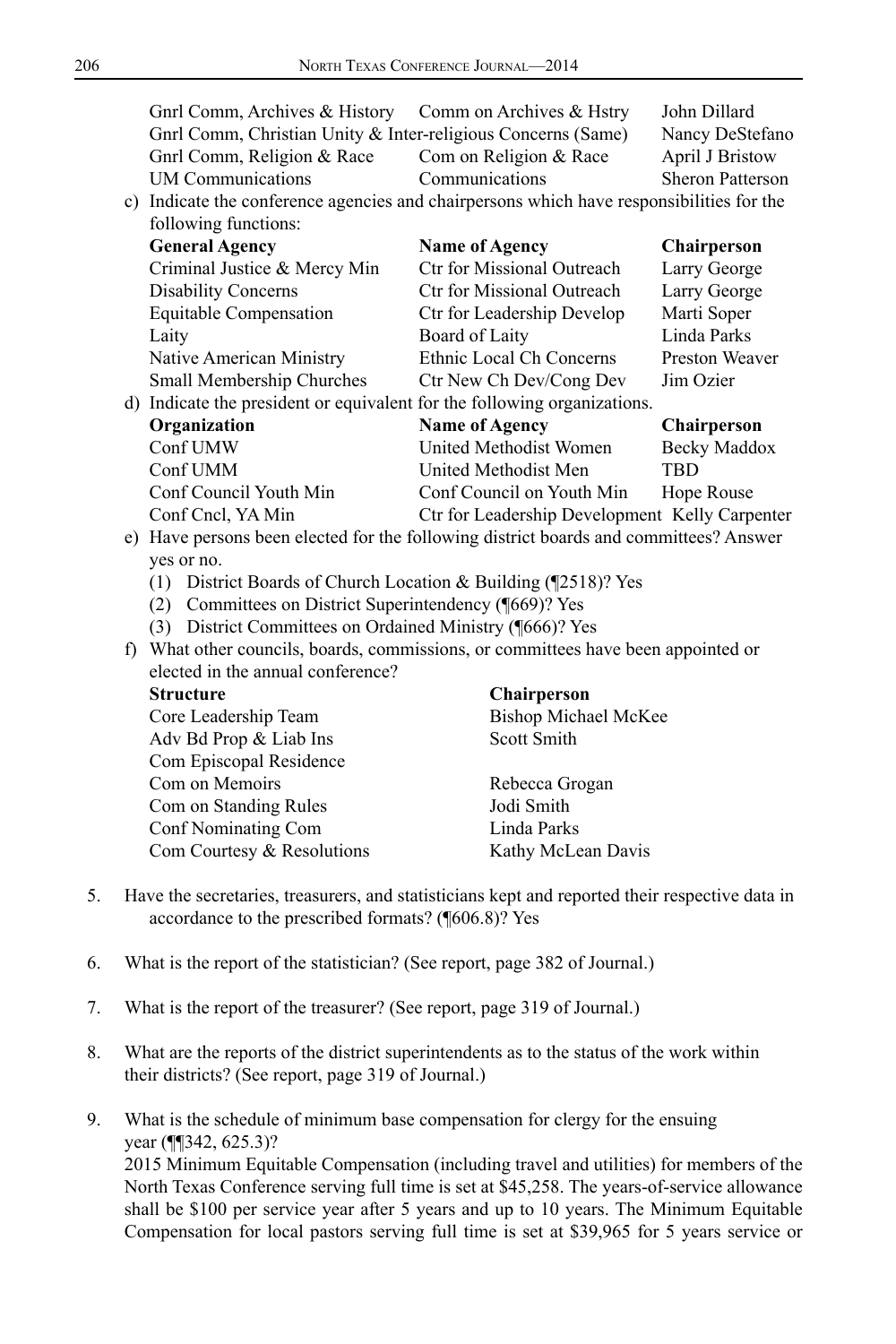less and \$40,065 for six years or more. See Legislative Actions, Report of Commission on Equitable Compensation.

- 10. What amount has been apportioned to the pastoral charges within the conference to be raised for the support of the district superintendents for the ensuing year (¶614.1a)? \$561,796
- 11. a) What amount has been apportioned to the pastoral charges within the conference to be raised for the support of the pension and benefit programs of the conference for the ensuing year (¶¶614.1d, 1507)? \$2,146,350
	- b) What are the apportionments to this conference for the ensuing year?

| (1) For the World Service Fund?                   | \$1,772,081 |
|---------------------------------------------------|-------------|
| (2) For the Ministerial Education Fund?           | \$608,375   |
| (3) For the Black College Fund?                   | \$242,687   |
| (4) For the Africa University Fund?               | \$54.304    |
| (5) For the Episcopal Fund?                       | \$531.486   |
| (6) For the General Administration Fund?          | \$213,900   |
| (7) For the Interdenominational Cooperation Fund? | \$47.602    |

- 12. What are the findings of the annual audit of the conference treasuries? (See report, page 322 of Journal)
- 13. Conference and district lay leaders (¶¶603.9, 659):
	- a) Conference lay leader: Name: Linda Parks
	- b) Associate conference lay leader: Henry Lessner
	- c) District and associate district lay leaders: Jim Skaggs (EA), Billy Ratcliff (ME), Alfred White (NC), Tom Busby (NW)
- 14. List local churches which have been:
	- a) Organized or continued as New Church Starts or Mission Congregations (¶259,1–4, continue to list congregations here until listed in questions 14.c, d, or e)

| <b>Church Name</b>                                                                                 | <b>District</b> | <b>Date Founded</b> |  |
|----------------------------------------------------------------------------------------------------|-----------------|---------------------|--|
| Cockrell Hill Hispanic-Cockrell Hill                                                               | Metro           | 2014                |  |
| Lewisville Hispanic-FUMC Lewisville                                                                | North Central   | 2014                |  |
| The Journey-daughter of Pleasant Valley                                                            | North Central   | 2014                |  |
| Grand Prairie Hispanic-FUMC Grand Prairie                                                          | Metro           | 2013                |  |
| Christ Church, Princeton-daughter Christ Plano                                                     | North Central   | 2013                |  |
| Prosper Extension Campus-daughter of Prosper UMC                                                   | North Central   | 2013                |  |
| Connections-daughter of FUMC Paris                                                                 | East            | 2012                |  |
| Union Coffee Shop-anchored by University Park                                                      | Metro           | 2012                |  |
| Oasis Fellowship-anchored by Dallas Grace                                                          | Metro           | 2011                |  |
| North Korean Central-daughter of Korean Central                                                    | Metro           | 2011                |  |
| Living Life-daughter of FUMC Allen                                                                 | North Central   | 2011                |  |
| Melissa-daughter of McKinney FUMC                                                                  | North Central   | 2011                |  |
| Munger Place Church-daughter of Highland Park                                                      | Metro           | 2010                |  |
| Cross Way-daughter of Grace Avenue Frisco                                                          | North Central   | 2010                |  |
| Connection Frisco-daughter of St. Andrew                                                           | North Central   | 2010                |  |
| Christ's Foundry Fellowship                                                                        | Metro           | 2006                |  |
| $\Omega$ Setellite congressions (F250.5, 10, continue to list here until listed in questions 14.0) |                 |                     |  |

b) Satellite congregations (¶259.5–10, continue to list here until listed in questions 14.c, d, or e)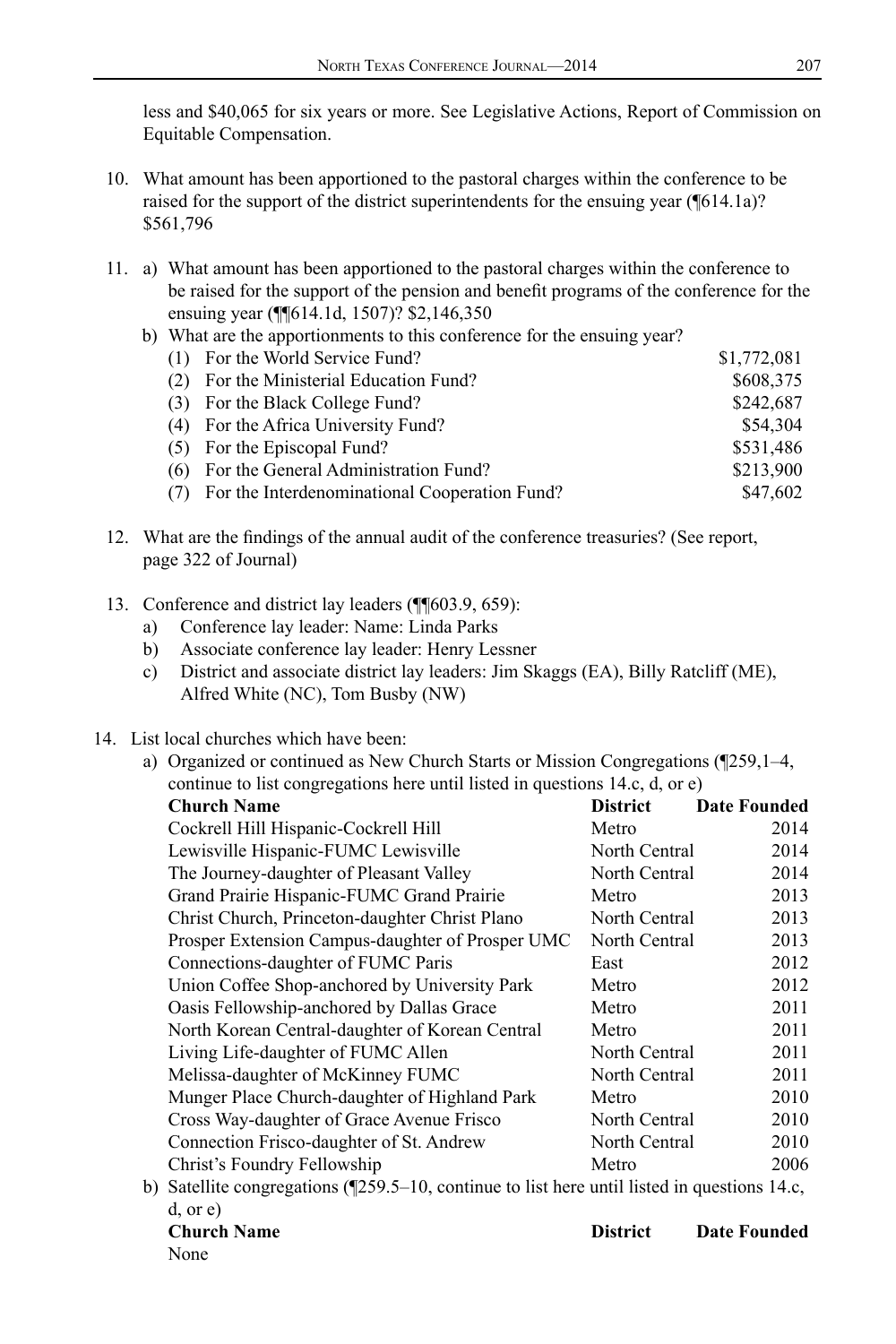|     |  | c) Chartered                                                                      |                                                                  |                                                                                         |                       |  |  |
|-----|--|-----------------------------------------------------------------------------------|------------------------------------------------------------------|-----------------------------------------------------------------------------------------|-----------------------|--|--|
|     |  | <b>Church Name</b>                                                                |                                                                  | <b>District</b>                                                                         | <b>Date Chartered</b> |  |  |
|     |  | d) Merged (¶12546, 2547)                                                          |                                                                  |                                                                                         |                       |  |  |
|     |  |                                                                                   | (1) United Methodist with United Methodist                       |                                                                                         |                       |  |  |
|     |  | <b>Name of First</b>                                                              | <b>Name of Second</b>                                            | <b>Name of Merged</b>                                                                   | Date                  |  |  |
|     |  | Church                                                                            | Church                                                           | Church                                                                                  | Merged                |  |  |
|     |  | Copeville                                                                         | Josephine                                                        | Community                                                                               | 10/16/13              |  |  |
|     |  | St. James                                                                         | Haven Chapel                                                     | Haven Chapel                                                                            | 4/1/14                |  |  |
|     |  | Axe Memorial                                                                      | San Juan Fellowship                                              | Axe Memorial                                                                            | 7/1/14                |  |  |
|     |  |                                                                                   | (2) Other mergers (indicate denomination)                        |                                                                                         |                       |  |  |
|     |  | <b>Name of First</b>                                                              | <b>Name of Second</b>                                            | <b>Name of Merged</b>                                                                   | Date                  |  |  |
|     |  | Church                                                                            | Church                                                           | <b>Church</b>                                                                           | <b>Merged</b>         |  |  |
|     |  | None                                                                              |                                                                  |                                                                                         |                       |  |  |
|     |  |                                                                                   |                                                                  | e) Discontinued or abandoned (¶229, 341.2, 2549) (State which for each church listed.)  |                       |  |  |
|     |  | (1) New Church Start $(\sqrt{259.2,3})$                                           |                                                                  |                                                                                         |                       |  |  |
|     |  | <b>Church Name</b>                                                                | <b>District</b>                                                  | Location                                                                                | <b>Date Closed</b>    |  |  |
|     |  | Falls Chapel Fellowship Northwest                                                 |                                                                  | Wichita Falls                                                                           | 6/15/14               |  |  |
|     |  | (2) Mission Congregation (¶259.1a)                                                |                                                                  |                                                                                         |                       |  |  |
|     |  | <b>Church Name</b>                                                                | <b>District</b>                                                  | Location                                                                                | <b>Date Closed</b>    |  |  |
|     |  | None                                                                              |                                                                  |                                                                                         |                       |  |  |
|     |  | (3) Satellite Congregation                                                        |                                                                  |                                                                                         |                       |  |  |
|     |  | <b>Church Name</b>                                                                | <b>District</b>                                                  | <b>Location</b>                                                                         | <b>Date Closed</b>    |  |  |
|     |  | None                                                                              |                                                                  |                                                                                         |                       |  |  |
|     |  | (4) Chartered Local Church (¶259.5)                                               |                                                                  |                                                                                         |                       |  |  |
|     |  | <b>Church Name</b>                                                                | <b>District</b>                                                  | Location                                                                                | <b>Date Closed</b>    |  |  |
|     |  | White Rock                                                                        | East                                                             | Celeste                                                                                 | 10/1/13               |  |  |
|     |  | Hail                                                                              | East                                                             | Hail                                                                                    | 6/3/13                |  |  |
|     |  | f) Relocated and to what address                                                  |                                                                  |                                                                                         |                       |  |  |
|     |  | <b>Church Name</b>                                                                | <b>District</b>                                                  | Location                                                                                | <b>Date Relocated</b> |  |  |
|     |  | Living Faith                                                                      | North Central                                                    | 3926 Old Denton Rd                                                                      | 7/1/2012              |  |  |
|     |  |                                                                                   |                                                                  | Carrollton 75007                                                                        |                       |  |  |
|     |  |                                                                                   | g) Changed name of church? (Example: "First" to "Trinity")       |                                                                                         |                       |  |  |
|     |  | <b>Former Name</b>                                                                | <b>New Name</b>                                                  |                                                                                         | <b>District</b>       |  |  |
|     |  | Mount Calvary                                                                     | Mount Calvary-Falls Chapel                                       |                                                                                         | Northwest             |  |  |
|     |  |                                                                                   |                                                                  | h) Transferred this year into this conference from other United Methodist conference(s) |                       |  |  |
|     |  |                                                                                   | and with what membership (¶[41, 260)?                            |                                                                                         |                       |  |  |
|     |  | <b>Name</b>                                                                       | Membership                                                       | <b>Sending Conference</b>                                                               |                       |  |  |
|     |  | Agape Memorial                                                                    | 142                                                              | Rio Grande                                                                              |                       |  |  |
|     |  | Casa Emanu-El                                                                     | 327                                                              | Rio Grande                                                                              |                       |  |  |
|     |  | i) What cooperative parishes in structured forms have been established? (¶206.b)  |                                                                  |                                                                                         |                       |  |  |
|     |  | <b>Charge Name</b><br><b>Parish Name</b><br><b>Church Name</b><br><b>District</b> |                                                                  |                                                                                         |                       |  |  |
|     |  | None                                                                              |                                                                  |                                                                                         |                       |  |  |
|     |  |                                                                                   | j) What other changes have taken place in the list of churches?  |                                                                                         |                       |  |  |
|     |  |                                                                                   |                                                                  | Cambodian Fellowship moved from Metro District to North Central District                |                       |  |  |
|     |  |                                                                                   |                                                                  |                                                                                         |                       |  |  |
| 15. |  |                                                                                   | Are there Ecumenical Shared Ministries in the conference? (¶208) |                                                                                         |                       |  |  |
|     |  | a) Federated church                                                               |                                                                  |                                                                                         |                       |  |  |
|     |  | Name                                                                              | District                                                         | Other Denomination(s)                                                                   |                       |  |  |
|     |  | b) Union Church                                                                   |                                                                  |                                                                                         |                       |  |  |
|     |  | Name                                                                              | District                                                         | Other Denomination(s)                                                                   |                       |  |  |
|     |  |                                                                                   |                                                                  |                                                                                         |                       |  |  |

District Other Denomination(s)

c) Merged Church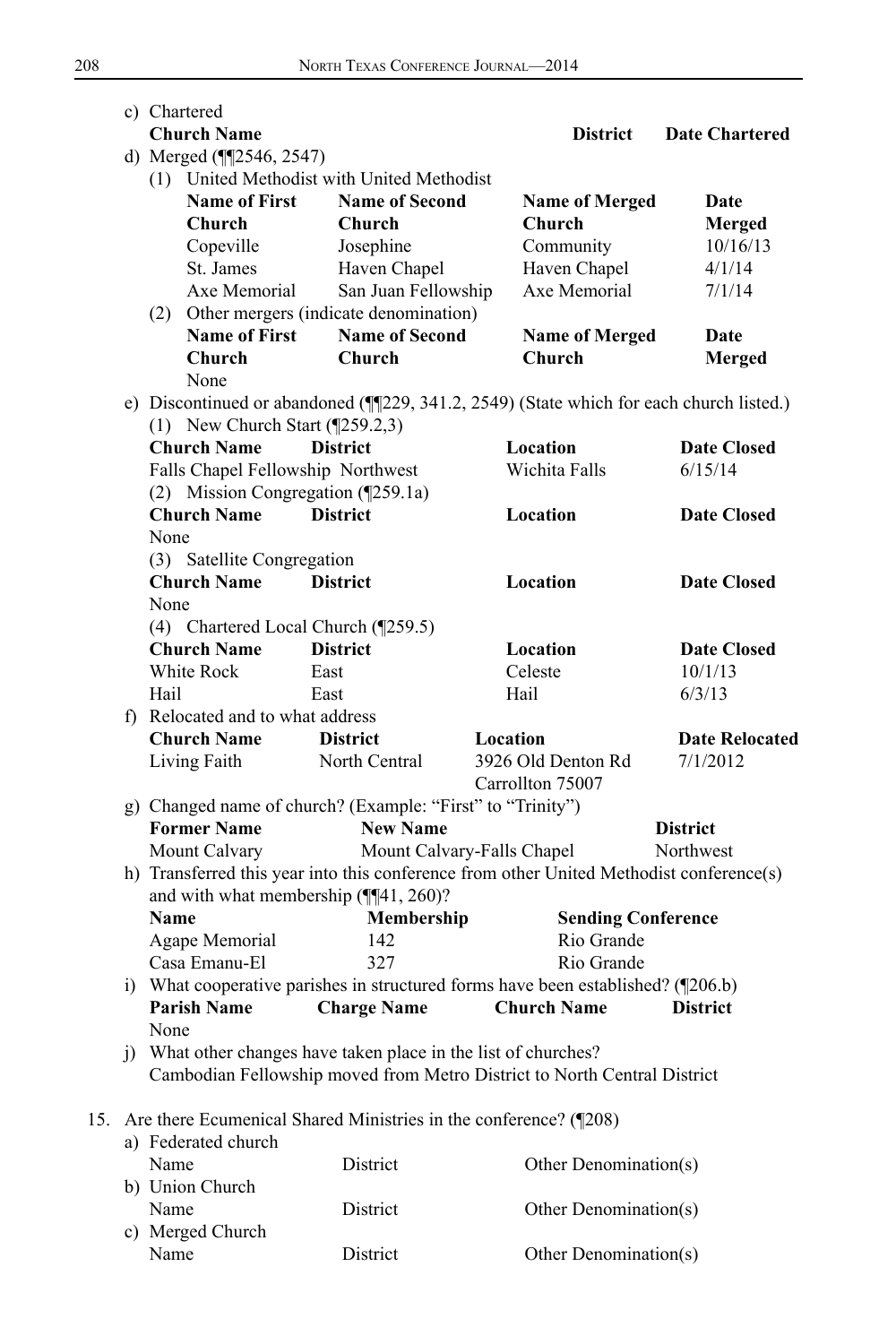| d) Yoked Parish                                                          |          |                            |
|--------------------------------------------------------------------------|----------|----------------------------|
| Name                                                                     | District | Other Denomination(s)      |
| 16. What changes have been made in district and charge lines?            |          |                            |
| Camp Wisdom                                                              | becomes  | Camp Wisdom/Glen Oaks      |
| Glen Oaks                                                                | becomes  | Camp Wisdom/Glen Oaks      |
| Chambersville/Cottage Hill                                               | becomes  | Chambersville              |
| Chambersville/Cottage Hill                                               | becomes  | Cottage Hill               |
| Mount Calvary                                                            | becomes  | Mount Calvary-Falls Chapel |
| Cambodian Fellowship moved from the Metro to the North Central District. |          |                            |
|                                                                          |          |                            |

#### **PART II—PERTAINING TO ORDAINED AND LICENSED CLERGY**

(Note: A (**v**) notation following a question in this section signifies that the action or election requires a majority vote of the clergy session of the annual conference. If an action requires more than a simple majority, the notation (**v 2/3**) or (**v 3/4**) signifies that a two-thirds or three-fourths majority vote is required. Indicate credential of persons in Part II: FD, FE, PD, PE, and AM when requested.)

- 17. Are all the clergy members of the conference blameless in their life and official administration (¶¶604.4, 605.6)? Yes, except for those who know their name is on file in the Bishop's office.
- 18. Who constitute:
	- a) The Administrative Review Committee (¶636)? (v) Ben Shinn, Pat Beghtel-Mahle, Russell Floyd, Alternates: Ouida Lee, James Minor
	- b) The Conference Relations Committee of the Board of Ordained Ministry (¶635.1d)? Stan Copeland, April Johnson Bristow, Javier Escalera, Gretchen Toler-Debus, Pat Deal, Milton Guttierrez
- 19. Who are the certified candidates (¶ ¶ 310, 313, 314)
	- a) Who are currently certified as candidates for ordained or licensed ministry?

| Name                  | <b>District</b> | Certified | Name                  | <b>District</b> | <b>Certified</b> |
|-----------------------|-----------------|-----------|-----------------------|-----------------|------------------|
| Scott Anderson        | МE              | 2012      | Ceena Gans            | МE              | 2014             |
| Kay Ash               | МE              | 2014      | <b>Beverly Gibson</b> | МE              | 2012             |
| Jennifer Balcirak     | NC              | 2012      | Taylore Gillam        | NC              | 2014             |
| George Battle III     | MЕ              | 2014      | Raegan Gilliland      | МE              | 2014             |
| Mark D. Beggs         | EA              | 2013      | Scott Gilliland       | МE              | 2014             |
| Christina Cavener     | МE              | 2014      | <b>Heather Gottas</b> | NC              | 2014             |
| Majory Chikoore       | MЕ              | 2012      | Jonathan Grace        | МE              | 2014             |
| Charles W. Church     | NC              | 2013      | Cindy Griffin         | NW              | 2014             |
| Timmy Clark           | NC              | 2014      | Ricky Harrison        | МE              | 2014             |
| William Collins       | МE              | 2014      | Stefanie Hayes        | NC              | 2013             |
| Phil Dieke            | MЕ              | 2014      | Ben Hensley           | МE              | 2014             |
| Abby Echols           | NW              | 2014      | Rosalyn Hilburn       | МE              | 2014             |
| Eva Englert           | EA              | 2014      | <b>Tracy Huselton</b> | NC              | 2013             |
| Misty Farris          | MЕ              | 2014      | Jacki Jamar           | EA              | 2011             |
| <b>Tyler Ferguson</b> | NC              | 2011      | Julie Klossner        | NC              | 2012             |
| Josh Fitzpatrick      | МE              | 2014      | Susan Marshall        | МE              | 2007             |
| Mike Flynn            | NC              | 2012      | David Martin          | NC              | 2002             |
| Gary Fox              | MЕ              | 2014      | Kris Melvin           | NC              | 2014             |
| Lucia French          | NE              | 2012      | Kim Meyers            | NC              | 2012             |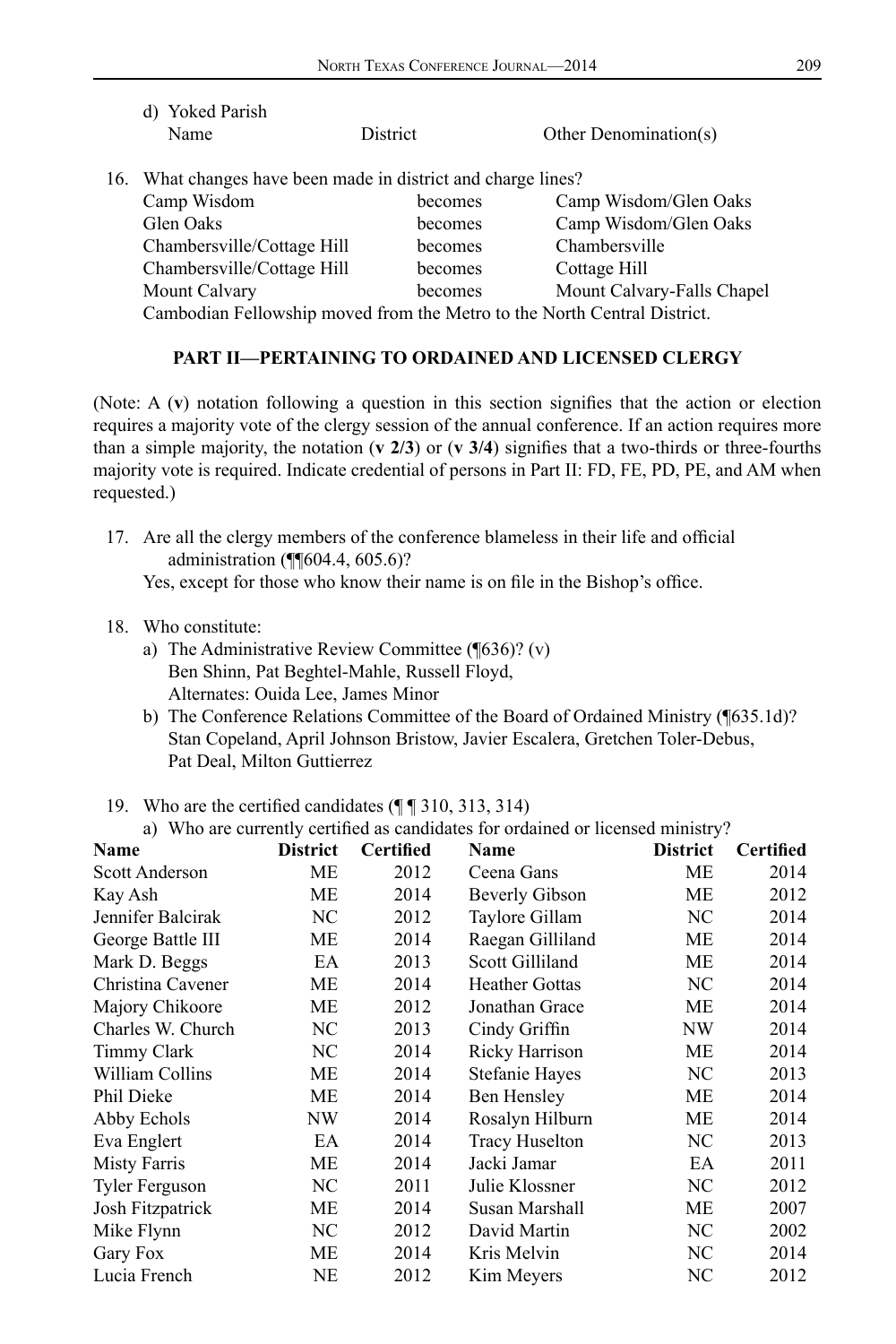| Geoffrey Moore         | MЕ  | 2012 | Amy Spaur                | МE        | 2014 |
|------------------------|-----|------|--------------------------|-----------|------|
| Katie Newsome          | MЕ  | 2013 | David Sprattley          | МE        | 2014 |
| Eric Nichols           | NC. | 2005 | Claire Elise Stewart     | NC.       | 2014 |
| Staci Orr              | NC. | 2014 | Joseph Surdacki          | NC.       | 2012 |
| <b>Ramsey Patton</b>   | MЕ  | 2014 | Lisa Test                | NC        | 2010 |
| Kennon Pickett         | NC. | 2014 | Dwayne Watkins           | МE        | 2014 |
| Alex Pierce            | NW  | 2009 | Alex Williams            | МE        | 2014 |
| Camille Reeder         | NC. | 2012 | Angela Williams          | МE        | 2014 |
| Courtney Schultz       | NC. | 2013 | Robert Allen Wilson, Jr. | EA        | 2014 |
| Peggy Sham             | NC. | 2009 | Joan Wu                  | МE        | 2014 |
| Kelly Keezel Shoenfelt | NC. | 2012 | Les Wyatt                | NC.       | 2014 |
| Taylor Garrett Smith   | NC  | 2014 | Adam Young               | <b>ME</b> | 2014 |

b) Who have had their candidacy for ordained or licensed ministry accepted by a District Committee on Ordained Ministry in another annual conference? (Include name of accepting conference.)

| Name                | Conference      | <b>Certified</b>      | Date Accepted                                                                            |
|---------------------|-----------------|-----------------------|------------------------------------------------------------------------------------------|
|                     |                 |                       |                                                                                          |
| Name                | <b>District</b> | <b>Date Certified</b> | <b>Date Discontinued</b>                                                                 |
| Cameron Greer       | NW              | 2009                  | 2013                                                                                     |
| Keum Hwang          | NC              | 2010                  | 2013                                                                                     |
| David Judd          | NC.             | 2004                  | 2014                                                                                     |
| Betty P. Lyke       | EA              | 2009                  | 2014                                                                                     |
| Harold Stinson, Jr. | МE              | 2004                  | 2013                                                                                     |
| Gary Tahmahkera     | NW              | 2002                  | 2014                                                                                     |
| Son To              | NC              | 2000                  | 2013                                                                                     |
| Dwayne Watkins      | <b>ME</b>       | 2009                  | 2013                                                                                     |
|                     |                 |                       | c) Who have been discontinued as certified candidates for licensed or ordained ministry? |

20. Who have completed the studies for the license as a local pastor, are approved, but are not now appointed? (¶315—Indicate for each person the year the license was approved.):

| <b>Name</b>            | <b>District</b> | <b>Year License Approved</b> | <b>COSS Status</b>       |
|------------------------|-----------------|------------------------------|--------------------------|
| Nicole Benson          | ME              | 2007                         | *M. Div Perkins          |
| Evelyn Kelly           | EA              | 2013                         | Licensing School 2013    |
| Mary Martin            | NC              | 2008                         | *M. Div., Perkins 2011   |
| <b>Timothy Payne</b>   | EA              | 2005                         | *M. Div., Perkins 2011   |
| Courtney Pinkerton     | ME              | 2009                         | *M. Div., Harvard        |
| Caleb Rangel           | ME              | 2011                         | Licensing School 2011    |
| Phil Stobaugh          | NC              | 2011                         | 3rd year COSS, 8 classes |
| <b>Brady Waters</b>    | NC.             | 2007                         | 2nd year COSS, 7 classes |
| George Battle III      | ME              | 2014                         | Licensing School 2014    |
| Darlene Cain           | ME              | 2014                         | Licensing School 2014    |
| Marie Fuhrken          | ME              | 2014                         | Licensing School 2014    |
| Rosalyn Hilburn        | ME              | 2014                         | Licensing School 2014    |
| Rodney Ward            | NC.             | 2014                         | Licensing School 2014    |
| Angela Williams        | ME              | 2014                         | Licensing School 2014    |
| Les Wyatt              | NC              | 2014                         | Licensing School 2014    |
| Adam Young             | ME              | 2014                         | Licensing School 2014    |
| Joan Wu                | <b>ME</b>       | 2014                         | Licensing School 2014    |
| Robin E. Brake         | EA              | 2009                         | *M. Div., Brite 2011     |
| Jana Jones             | ME              | 2013                         | Licensing School 2014    |
| Yvette Blair-Lavallais | ME              | 2013                         | Licensing School 2013    |
| Ross Reynolds          | NC              | 2013                         | Licensing School 2013    |
| Kevin McClain          | NC              | 2010                         | <b>Attending Perkins</b> |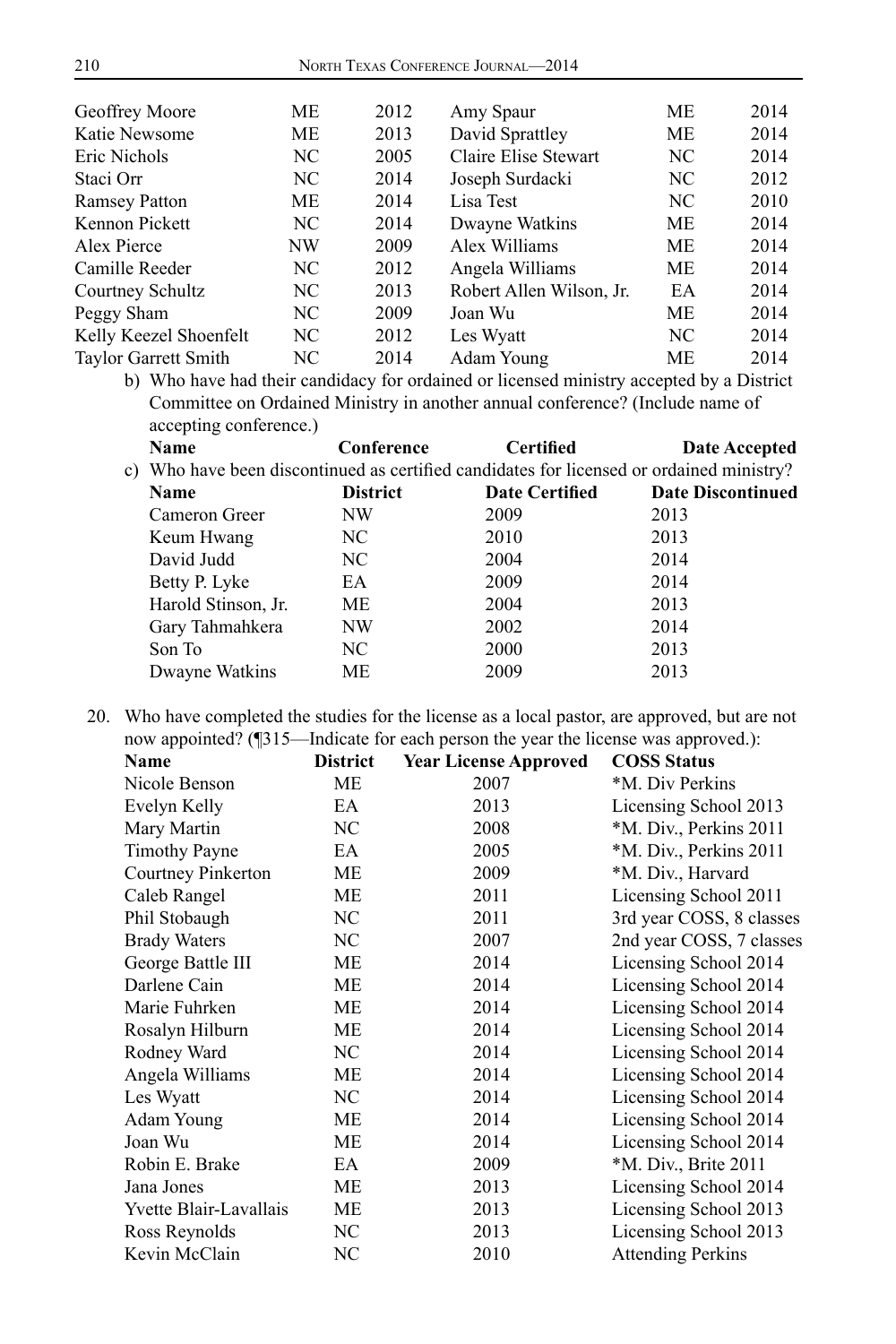21. Who are approved and appointed as: (Indicate for each person the first year the license was awarded. Indicate what progress each has made in the course of study or the name of the seminary in which they are enrolled. Indicate with an asterisk those who have completed the five year course of study or the M.Div. (¶319.4)? PLEASE NOTE: Persons on this list must receive an episcopal appointment. (v)

| a) Full-time local pastors? $(\sqrt{318.1})$ |                |                                                                                        |
|----------------------------------------------|----------------|----------------------------------------------------------------------------------------|
| Name                                         | License        | <b>Course of Study</b>                                                                 |
| Dawn Anderson (ME)                           | 2009           | *M. Div., Brite 2010                                                                   |
| Jennifer Arnold (NC)                         | 2007           | *Completed Basic COSS, 20 classes                                                      |
| Shante Buckley (ME)                          | 1999           | *M. Div., Oral Roberts                                                                 |
| Pamela Clark (ME)                            | 1997           | *Completed Basic COSS, 20 classes                                                      |
| Megan Davidson (NC)                          | 2010           | *M.Div., Perkins 2010                                                                  |
| Larry Davis (EA)                             | 1981           | *Completed Basic COSS &                                                                |
|                                              |                | <b>Advanced COSS</b>                                                                   |
| Deana Ferguson Mason (NC)                    | 2010           | 3rd year COSS, 8 classes                                                               |
| Josh Fitzpatrick (ME)                        | 2014           | *M. Div., Fuller Theological Seminary 2009                                             |
| Jonathan Grace (ME)                          | 2014           | *M. Div., Perkins 2011                                                                 |
| Pablo Guardiola (ME)                         | 2012           | 1st year COSS, 2 classes                                                               |
| Leonardo Haro (ME)                           | 2010           | 2nd year COSS, 4 classes                                                               |
| Wm. Mark Hutchison (EA)                      | 2001           | *M. Div., Perkins 2000                                                                 |
| Johnny "JB" Jackson (ME)                     | 2013           | Licensing School 2013                                                                  |
| Charles Jestis (NW)                          | 2004           | *Completed Basic COSS, 20 classes                                                      |
| Jon Kendzie (NC)                             | 2010           | <b>Attending Perkins</b>                                                               |
| Debra Lyons (EA)                             | 2006           | *Completed Basic COSS, 20 classes                                                      |
| Deniece Mason (NC)                           | 2012           | 1st year COSS, 2 classes                                                               |
| Paul McGarvey (NC)                           | 2003           | *M. Div., Bethel Seminary                                                              |
| Chad McSwain (NC)                            | 2012           | Licensing School 2012                                                                  |
| Kris Melvin (NC)                             | 2014           | Licensing School 2014                                                                  |
| Carlos Nascimento (ME)                       | 1997           | *Completed Basic COSS,                                                                 |
|                                              |                | Advanced COSS, 15 classes                                                              |
| Emeral O. (Buster) Noah (NC)                 | 2001           | *M. Div., Perkins                                                                      |
| Cathy Partridge (NC)                         | 2008           | 5th year COSS, 16 classes                                                              |
| Kennon W. Pickett (NC)                       | 2014           | Licensing School 2014                                                                  |
| Caesar Rentie (ME)                           | 2003           | 4th year COSS, 15 classes                                                              |
|                                              |                | Advanced COSS, 12 classes                                                              |
| John Richardson (NC)                         | 1998           | *Completed Basic COSS, 20 classes                                                      |
| Chris Rickwartz (NC)                         | 1998           | 1st year COSS                                                                          |
| M. Benjamin Rigsby (ME)                      | 2013           | <b>Attending Perkins</b>                                                               |
| Susan Robb (ME)                              | 2014           | Transition from Deacon to Elder Orders                                                 |
| Amy Spaur (ME)                               | 2014           | *M. Div., Perkins 2014                                                                 |
| Pam White (NC)                               | 2010           | <b>Attending Perkins</b>                                                               |
| Alex Williams (ME)                           | 2014           | *M. Div., Garret Evangelical 2014                                                      |
| Eston Williams (EA)                          | 1998           | *M. Div., Perkins 1975                                                                 |
|                                              |                | b) Part-time local pastors? (¶318.2) (fraction of full-time in one-quarter increments) |
| <b>Name</b>                                  | <b>License</b> | <b>Course of Study</b>                                                                 |
| Donald C. Benton (EA)                        | 2001           | MTS Perkins (1994) (Exempt COSS)                                                       |
| Kathy Brown (NW)                             | 2011           | 2nd Year COSS, 4 classes                                                               |
| Dretha Burris (NC)                           | 2008           | *Completed Basic COSS, 20 classes                                                      |
|                                              |                | Advanced COSS, 3 classes                                                               |
| Jack Cloyd (EA)                              | 2007           | 5th year COSS, 16 classes                                                              |
| Jeanette Cobbins (ME)                        | 2012           | *M. Div. Perkins 2011                                                                  |
| William (Bill) Coleman (EA)                  | 2013           | Licensing School 2013                                                                  |
| Larry Coleman (NW)                           | 2002           | *Completed Basic COSS, 20 classes                                                      |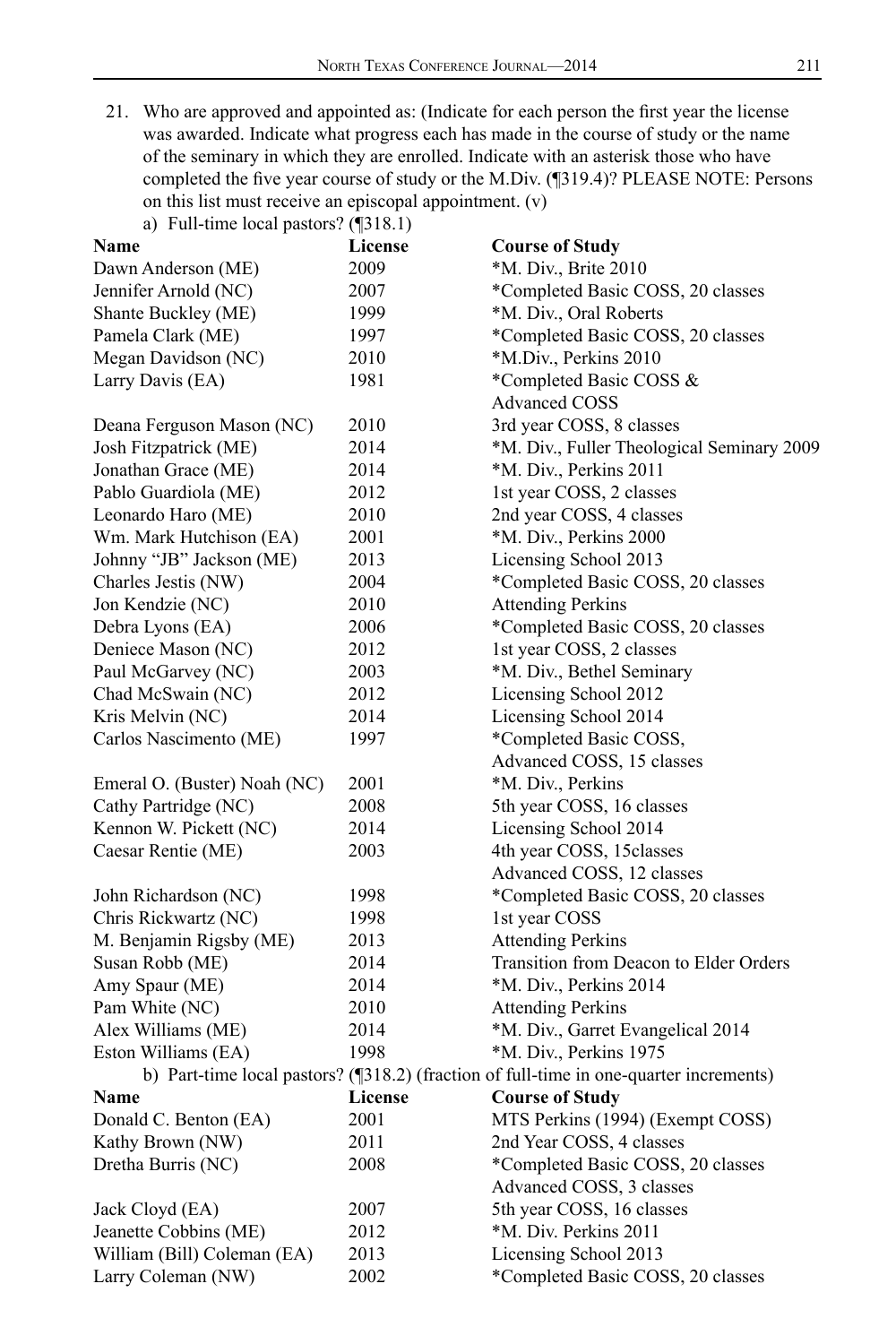| Dan Conatser (NW)          | 2010             | 2nd year COSS, 7 classes              |
|----------------------------|------------------|---------------------------------------|
| Kathryn Curbo (EA)         | 2011             | 3rd year COSS, 8 classes              |
| Robert Davis II (ME)       | 2006             | *M. Div., Perkins 2005                |
| Liz Delaney-Greenwell (NC) | 2007             | 4th year COSS, 13 classes             |
| Edrue Dodd (EA)            | 2002             | 4th year COSS, 15 classes             |
| Alvin Easterling (NW)      | 2004             | 5th year COSS, 16 classes             |
| Rocky Ellison (NC)         | 1994             | *Completed Basic COSS, 20 classes     |
| Roslyn Eugster (NW)        | 1998             | *Completed Basic COSS, 20 classes     |
| Jacob Fields (NC)          | 2014             | Licensing School 2014                 |
| June Franck (NC)           | 2001             | *Brite Divinity School graduated 2009 |
|                            |                  | Advanced COSS, 15 classes             |
| Katherine E French (EA)    | 2005             | 5th year COSS, 16 classes             |
| Lucia French (ME)          | 2012             | 2nd year COSS, 4 classes              |
| Joe Gist (NC)              | 1999             | *Completed Basic COSS, 20 classes     |
| Jane Graner (ME)           | 2013             | 5th year COSS, 16 classes             |
| Cindy Griffin (NW)         | 2014             | Licensing School 2014                 |
| Sue Gross (EA)             | 2008             | *M. Div., Perkins 2008                |
| Karen Harris-Martinez (NW) | 2013             | Completed Licensing School            |
| Donny Haywood (NW)         | 2008             | <b>Attending Perkins</b>              |
| Don Hood (ME)              | 2012             | 1st year COSS, 2 classes              |
| Chiv Peter In (ME)         | 2005             | *Completed Basic COSS, 20 classes     |
| Irene Jackson (ME)         | 2008             | *M. Div., Perkins 2011                |
| Denise Jacobs (ME)         | 2006             | 3rd year COS, 11 classes              |
| Gerald Johnson (NC)        | 2006             | 3rd year COSS, 8 classes              |
| Dana Kay Kent (NC)         | 2012             | 2nd year COSS, 5 classes              |
| Katrina (Katie) Klein (NC) | 2005             | *M Div., Brite Divinity 2010          |
| Susan Leddy (EA)           | 2013             | 1st year COSS, 1 class                |
| Edward Lee (EA)            | 2000             | *M. Div., Perkins 2006                |
| Bill Arnold Lewis (NC)     | 2013             | 4th year COSS, 12 classes             |
| Commie Linson (NW)         | 2011             | 2nd year COSS, 4 classes              |
| Patricia Mahaffey (NW)     | 2009             | 4th year COSS, 13 classes             |
| Debra R. May (EA)          | 2007             | 2nd year COSS, 5 classes              |
| Lynda Mayberry (ME)        | 2012             | *M. Div., Perkins 2012                |
| Peter McNabb (ME)          | 2011             | 3rd year COSS, 9 classes              |
| Shelley McNew (NW)         | 2004             | *Completed Basic COSS, 20 classes     |
| Bill Meek (NC)             | 2007             | *M.Div., Austin Presbyterian Seminary |
| Paul Meyenberg (NW)        | 2002             | 4th year COSS, 15 classes             |
| Maxie Moore (NC)           | 2002             | *Completed Basic COSS, 20 classes     |
| Dee Morton (EA)            | 1995             | 5th year COSS, 18 classes             |
| Mark Newsom (NC)           | 2007             | 1st year COSS, 3 classes              |
| Phillip Truong Nguyen (NC) | Transfer 8/20/13 | Credit for 18 COSS classes            |
| Beverly Olsen (EA)         | 2003             | *M. Div., Perkins 2008                |
| Freddie Orr ((ME)          |                  | 1st year COSS, 3 classes              |
| Tom E. Palmer (ME)         | 2012<br>2001     | *Completed Basic COSS, 20 classes     |
|                            |                  | Advanced COSS, 1 class                |
| Greg Parr (NW)             |                  | 1st year COSS, 1 class                |
|                            | 2013             |                                       |
| Samantha Parson (NC)       | 2009             | *M. Div., Asbury Seminary 2011        |
| Terri Phillips (ME)        | 2011             | *M. Div., Perkins 2013                |
| John Purviance (EA)        | 2004             | 3rd year COSS, 10 classes             |
| David Rangel (ME)          | 2010             | Licensing School 2010                 |
| Larry Rathbun (NC)         | 2008             | 2nd year COSS, 5 classes              |
| Ted Allen Robinson (EA)    | 2009             | 1st year COSS, 3 classes              |
| Michael Rowe (EA)          | 1998             | *M. Div., Brite                       |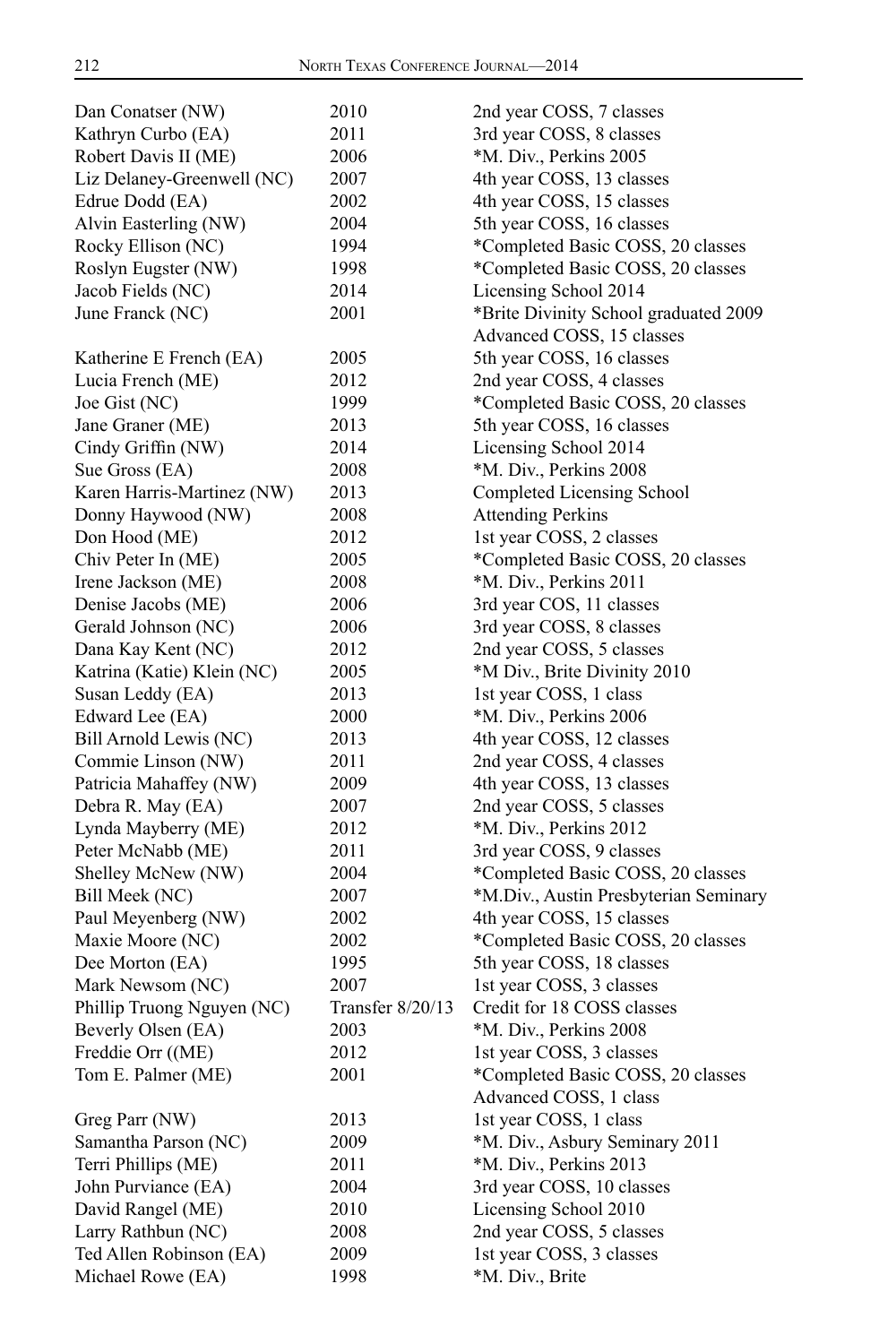|                                                                                     | 2013           | 1st year COSS, 1 class                                                                                                                                                      |                        |
|-------------------------------------------------------------------------------------|----------------|-----------------------------------------------------------------------------------------------------------------------------------------------------------------------------|------------------------|
| Courtney Schultz (NC)                                                               | 2014           | Licensing School 2014                                                                                                                                                       |                        |
| Sonya Shahan (NC)                                                                   | 2013           | 4th year COSS, 15 classes                                                                                                                                                   |                        |
| Sylvesta Shed (ME)                                                                  | 1986           | *Completed Advanced COSS                                                                                                                                                    |                        |
| Kathryn Shockley (NC)                                                               | 2012           | *Completed Basic COSS, 20 classes                                                                                                                                           |                        |
|                                                                                     |                | Advanced COSS, 15 classes                                                                                                                                                   |                        |
| Doris Smith (EA)                                                                    | 2013           | 1st year COSS, 1 class                                                                                                                                                      |                        |
| Gregg Alan Smith (ME)                                                               | 2010           | Licensing School 2010                                                                                                                                                       |                        |
| Stacey Smith (EA)                                                                   | 1997           | 4th year COSS, 15 classes                                                                                                                                                   |                        |
| David Taylor (NC)                                                                   | 2012           | 1st year COSS, 2 classes                                                                                                                                                    |                        |
| Glenn Waldon (NW)                                                                   | 2006           | 3rd year COSS, 11 classes                                                                                                                                                   |                        |
| Elizabeth Glass Turner (EA)                                                         | 2013           | Licensing School 2013                                                                                                                                                       |                        |
| Frances Cudjoe Waters (ME)                                                          | 2011           | Licensing School 2011                                                                                                                                                       |                        |
| Katie Webb (ME)                                                                     | 2008           | *M. Div., Duke                                                                                                                                                              |                        |
| James Wilkins (EA)                                                                  | 2008           | 3rd year COSS, 8 classes                                                                                                                                                    |                        |
| Louella Williams (EA)                                                               | 2007           | 5th year COSS, 16 classes                                                                                                                                                   |                        |
| Robert Williams (EA)                                                                | 2010           | 3rd year COSS, 10 classes                                                                                                                                                   |                        |
| James Woods (NC)                                                                    | 2013           | Licensing School 2013                                                                                                                                                       |                        |
| Pam H. Zolczer (NC)                                                                 | 2011           | 4th year, Perkins                                                                                                                                                           |                        |
|                                                                                     |                | c) Students from other annual conferences or denominations serving as local pastors and                                                                                     |                        |
|                                                                                     |                | enrolled in a school of theology listed by the University Senate (1318.3, 4)?                                                                                               |                        |
| Name                                                                                | License        | <b>Seminary</b>                                                                                                                                                             | <b>Home Conference</b> |
| Jay Henderson                                                                       |                | Perkins                                                                                                                                                                     | Oklahoma               |
| Jennifer Kelly                                                                      |                | Perkins                                                                                                                                                                     | Southwest Texas        |
|                                                                                     |                | d) Students who have been certified as candidates in your annual conference and are                                                                                         |                        |
| serving as local pastors in another annual conference while enrolled in a school of |                |                                                                                                                                                                             |                        |
|                                                                                     |                |                                                                                                                                                                             |                        |
|                                                                                     |                |                                                                                                                                                                             |                        |
| theology listed by the University Senate (¶318.3)                                   |                |                                                                                                                                                                             |                        |
| Name                                                                                | <b>License</b> |                                                                                                                                                                             | <b>Course of Study</b> |
|                                                                                     |                | e) Persons serving as local pastors while seeking readmission to conference membership                                                                                      |                        |
|                                                                                     |                | (1366.4, 367, 369.3)? (If not in this conference indicate name of conference where                                                                                          |                        |
| serving.)<br><b>Name</b>                                                            |                |                                                                                                                                                                             |                        |
|                                                                                     |                |                                                                                                                                                                             | <b>Course of Study</b> |
|                                                                                     |                |                                                                                                                                                                             |                        |
| 22. Who have been discontinued as local pastors $(\sqrt{320.1})$ ?<br>Name          |                | Date discontinued                                                                                                                                                           |                        |
|                                                                                     |                |                                                                                                                                                                             |                        |
| Cameron Greer (NW)                                                                  |                | 7/31/2013<br>1/12/2014                                                                                                                                                      |                        |
| David Judd (NC)                                                                     |                |                                                                                                                                                                             |                        |
| Betty P. Lyke (EA)                                                                  |                | 7/01/2014<br>2/20/2014                                                                                                                                                      |                        |
| Gary Tahmahkera (NW)                                                                |                |                                                                                                                                                                             |                        |
|                                                                                     |                |                                                                                                                                                                             |                        |
| 23. Who have been reinstated as local pastors (¶320.4)?<br>Name                     |                |                                                                                                                                                                             |                        |
|                                                                                     |                | <b>Course of Study</b>                                                                                                                                                      |                        |
|                                                                                     |                |                                                                                                                                                                             |                        |
|                                                                                     |                | 24. What ordained ministers or provisional members from other Annual Conferences or<br>Methodist denominations are approved for appointment in the Annual Conference        |                        |
|                                                                                     |                |                                                                                                                                                                             |                        |
|                                                                                     |                | whileretaining their conference or denominational membership (1331.8, 346.1)? (List<br>alphabetically; indicate Annual Conference or denomination where membership is held. |                        |

a) Annual Conferences **Name Clergy Status Home Conference Service** Michael Baughman (ME) FE New Jersey Conference 7 years Michael L. Bowie, Jr. (ME) FE West Ohio Conference 1 year Sandra Cabrera (ME) FE Rio Grande Conference 7 years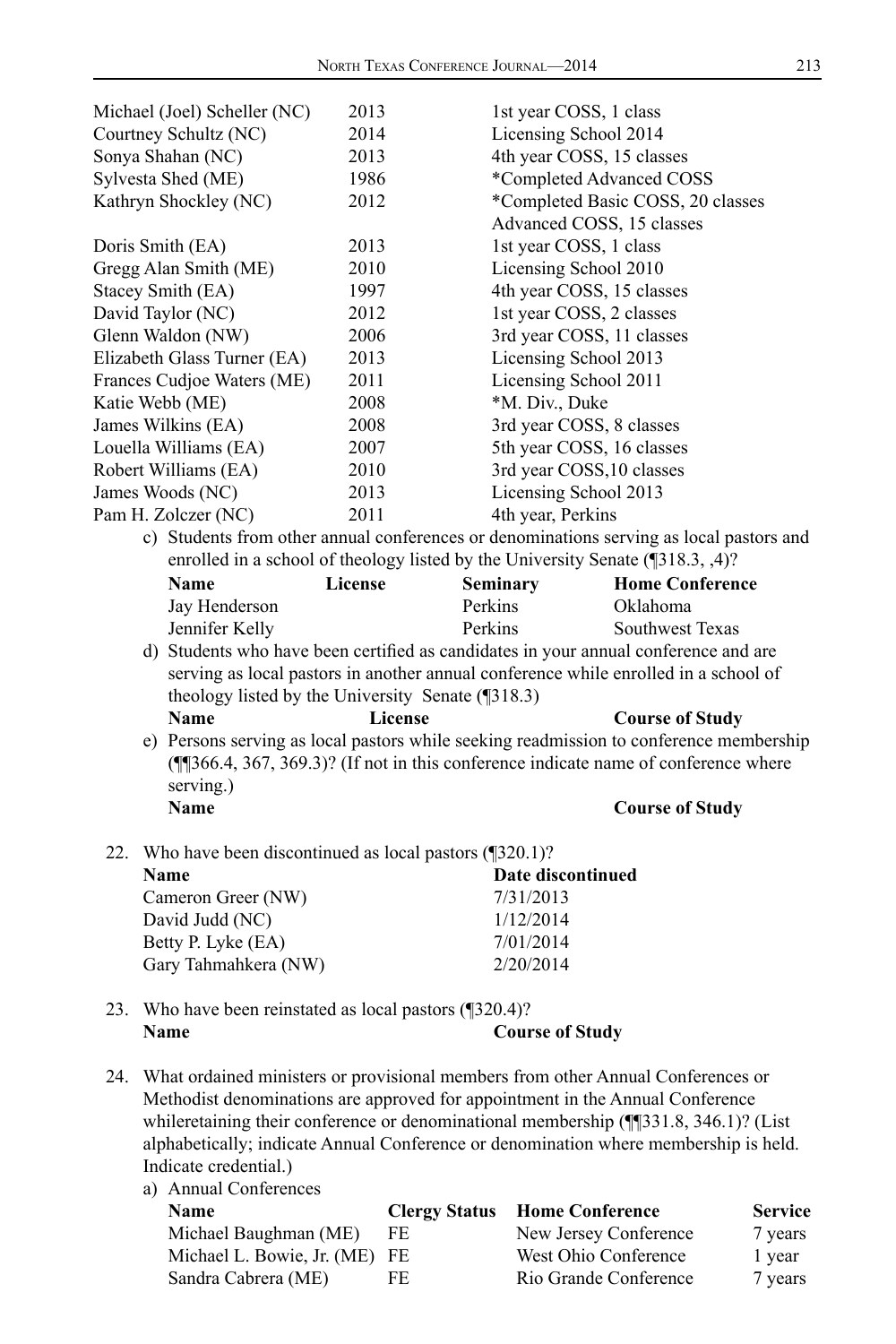| Christopher Chikoore (ME)        | FE                   | Zimbabwe                 | 5 years        |
|----------------------------------|----------------------|--------------------------|----------------|
| John Harman (NC)                 | FE                   | <b>Texas Conference</b>  | 3 years        |
| Ella Luna (ME)                   | FE                   | Rio Grande Conference    | 1 year         |
| Sarah Roberts (ME)               | PD.                  | Central Texas Conference | 2 years        |
| Diana Wingeier-Rayo (NC) FE      |                      | Western North Carolina   | 1 year         |
| b) Other Methodist Denominations |                      |                          |                |
|                                  |                      |                          |                |
| Name                             | <b>Clergy Status</b> | <b>Denomination</b>      | <b>Service</b> |
| Nakhoon Cho (ME)                 | FE                   | Korean Methodist         | 2 years        |
| David A. Gonzales (NC)           | FE                   | Mexican Methodist Church | 5 years        |
| Duk Kun Kim (NC)                 | FE                   | Korean Central Conf.     | 6 years        |
| Seong Joon Park (ME)             | FE                   | Seoul Korea              | 8 years        |

25. What clergy in good standing in other Christian denominations have been approved to serve appointments or ecumenical ministries within the bounds of the Annual Conference while retaining their denominational affiliation (¶¶331.8, 346.2)? (v) (Designate with an asterisk those who have been accorded voting rights within the annual conference. Indicate credential.)

| Name             | <b>Clergy Status</b> | Denomination   |  |
|------------------|----------------------|----------------|--|
| *Steve Cook (EA) | 346.2                | <b>Baptist</b> |  |

26. Who are affiliate members: (List alphabetically; indicate annual conference or denomination where membership is held.)

| a) With vote $(\sqrt{586.4} \, \text{[v]})$ ?                              |                                |                   |
|----------------------------------------------------------------------------|--------------------------------|-------------------|
| <b>Name</b>                                                                | <b>Conference/Denomination</b> | <b>First Year</b> |
| b) Without vote $(\text{I} \text{I} \text{334.5}, \text{344.4})$ ? (v 2/3) |                                |                   |
| <b>Name</b>                                                                | <b>Conference/Denomination</b> | <b>First Year</b> |
| Gary MacDonald                                                             | New England                    | 2007              |
| Harold (Hal) J. Recinos                                                    | Baltimore-Washington           | 2013              |

NOTE: If your conference has admitted or ordained persons as a courtesy to another conference, list these persons in Question 40 only. If persons have been admitted or ordained by another annual conference as a courtesy to your conference, list these persons in Questions 27–39, whichever are appropriate, giving the date and name of the accommodating conference.

27. Who are elected as associate members? ¶322 (v) (List alphabetically-see note preceding Question 27): **Name**

Laura Echols Richter (NC)

28. Who are elected as provisional members and what seminary are they attending, if in school? (under ¶¶322.4, 324, 325)

| a) Provisional Deacons under the provisions of $\P$ 324.4a, c or $\P$ 324.5?(v) |      |                                                                                                     |
|---------------------------------------------------------------------------------|------|-----------------------------------------------------------------------------------------------------|
| <b>Name</b>                                                                     |      | <b>Seminary</b>                                                                                     |
| Maria Dixon Hall (ME)                                                           | 2014 | Completed Emory                                                                                     |
|                                                                                 |      | b) Provisional Elders under the provisions of $\P$ 324.4a, b or $\P$ 324.6 (v)); $\P$ 322.4 (v 3/4) |
| <b>Name</b>                                                                     |      | Seminary                                                                                            |
| Edgar Bazan (ME)                                                                | 2014 | <b>Attending Perkins</b>                                                                            |
| Rick Davis (NW)                                                                 | 2014 | <b>Attending Brite</b>                                                                              |
| Patrick Hoffman (ME)                                                            | 2014 | <b>Attending Perkins</b>                                                                            |
| Steve Martinez (NW)                                                             | 2014 | Completed Asbury                                                                                    |
| Justin Miller (NW)                                                              | 2014 | <b>Completed Perkins</b>                                                                            |
| Jenna Morrison (NC)                                                             | 2014 | <b>Completed Perkins</b>                                                                            |
| JoAnne Pounds (NC)                                                              | 2014 | Completed Perkins                                                                                   |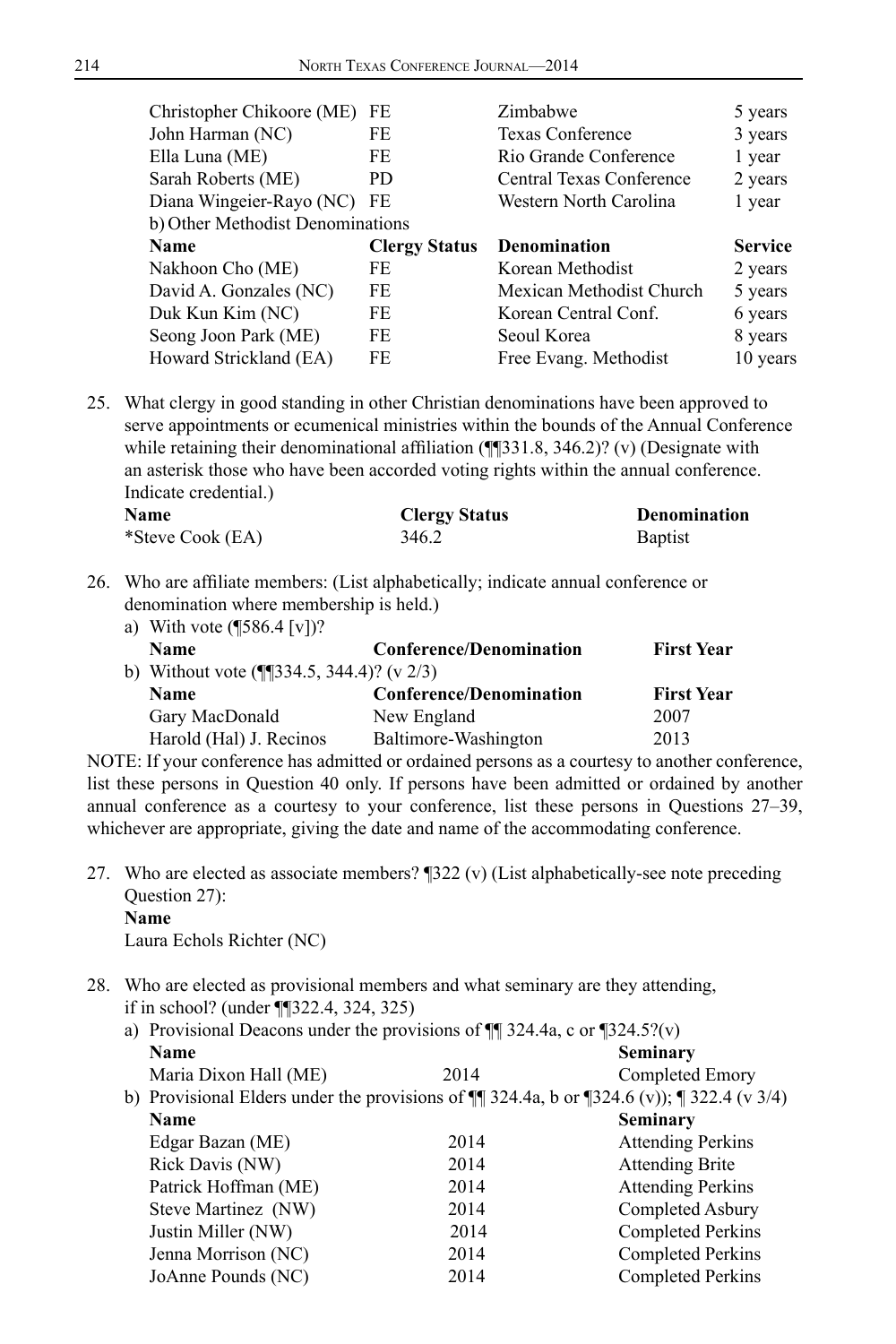- 29. Who are continued as provisional members, in what year were they admitted to
	- provisional membership, and what seminary are they attending, if in school (¶326)?
	- a) In preparation for ordination as a deacon or elder?  $($   $\mathbb{I}326)$

|     | a) in preparation for organization as a deacon or energy ( $320$ )                                     |               |                          |                                    |                                                                                                                                                                                                                                                                                                                                                                          |
|-----|--------------------------------------------------------------------------------------------------------|---------------|--------------------------|------------------------------------|--------------------------------------------------------------------------------------------------------------------------------------------------------------------------------------------------------------------------------------------------------------------------------------------------------------------------------------------------------------------------|
|     | Name                                                                                                   |               | <b>Status (PD or PE)</b> |                                    | <b>Date and Seminary</b>                                                                                                                                                                                                                                                                                                                                                 |
|     | Shawn Stephanie Bakker (ME)                                                                            |               | PD                       |                                    | 2008 (7) Perkins (Completed)                                                                                                                                                                                                                                                                                                                                             |
|     | Gary Stephens (ME)                                                                                     |               | PD                       |                                    | 2012 (3) Perkins (Completed)                                                                                                                                                                                                                                                                                                                                             |
|     | Michael R. Langdon (EA)                                                                                |               | PЕ                       |                                    | 2007 (8) Perkins (Completed)                                                                                                                                                                                                                                                                                                                                             |
|     | Alan Hitt (NC)                                                                                         |               | PE                       |                                    | 2009 (6) Brite (Completed)                                                                                                                                                                                                                                                                                                                                               |
|     | Walt Lunde (ME)                                                                                        |               | PE                       |                                    | 2009 (6) Brite (Completed)                                                                                                                                                                                                                                                                                                                                               |
|     | Scott Melton (NW)                                                                                      |               | PE                       |                                    | 2009 (6) Brite (Completed)                                                                                                                                                                                                                                                                                                                                               |
|     | Cheryl Murray (NW)                                                                                     |               | PE                       |                                    | 2010 (5) Perkins (Completed)                                                                                                                                                                                                                                                                                                                                             |
|     | Carolyn Allbritton (EA)                                                                                |               | PЕ                       |                                    | 2012 (3) Perkins (Completed)                                                                                                                                                                                                                                                                                                                                             |
|     | Scot Bontrager (ME)                                                                                    |               | $\rm PE$                 |                                    | 2012 (3) Perkins (Working on PhD.)                                                                                                                                                                                                                                                                                                                                       |
|     | Brian Dierolf (ME)                                                                                     |               | PE                       |                                    | 2012 (3) Brite (Completed)                                                                                                                                                                                                                                                                                                                                               |
|     | Mona Millard (NW)                                                                                      |               | PE                       |                                    | 2012 (3) Perkins (Completed)                                                                                                                                                                                                                                                                                                                                             |
|     | Omar Rikabi (NC)                                                                                       |               | PE                       |                                    | 2013 (2) Completed Asbury                                                                                                                                                                                                                                                                                                                                                |
|     | James David (JD) Allen (NW)                                                                            |               | PE                       |                                    | 2013 (2) Completed Perkins                                                                                                                                                                                                                                                                                                                                               |
|     | Mitchell Payne Boone (ME)                                                                              |               | PE                       |                                    | 2013 (2) Completed Iliff                                                                                                                                                                                                                                                                                                                                                 |
|     | William W. Eason (NC)                                                                                  |               | PE                       |                                    | 2013 (2) Completed Perkins                                                                                                                                                                                                                                                                                                                                               |
|     | Clayton Horton (NC)                                                                                    |               | PE                       |                                    | 2013 (2) Perkins                                                                                                                                                                                                                                                                                                                                                         |
|     | Zachery Brian Landis (NW)                                                                              |               | $PE$                     |                                    | 2013 (2) Completed Perkins                                                                                                                                                                                                                                                                                                                                               |
|     | Timothy E. Marks (NC)                                                                                  |               | PE                       |                                    | 2013 (2) Completed Brite                                                                                                                                                                                                                                                                                                                                                 |
|     | Carol Montgomery (NC)                                                                                  |               | PE                       |                                    | 2013 (2) Completed Perkins                                                                                                                                                                                                                                                                                                                                               |
|     | Adam Lee Spore (EA)                                                                                    |               | PE                       |                                    | 2013 (2) Completed Perkins                                                                                                                                                                                                                                                                                                                                               |
|     | Cassandra Lynn Wade (NW)                                                                               |               | PE                       |                                    | 2013 (2) Completed Perkins                                                                                                                                                                                                                                                                                                                                               |
|     | Marcus Graham Womack (NC)                                                                              |               | PE                       |                                    | 2013 (2) Completed Vanderbilt                                                                                                                                                                                                                                                                                                                                            |
|     | Allen Todd Zugelter (Missouri)                                                                         |               | PE                       |                                    | 2013 (2) Perkins                                                                                                                                                                                                                                                                                                                                                         |
|     | b) Provisional deacons who became provisional elders?                                                  |               |                          |                                    |                                                                                                                                                                                                                                                                                                                                                                          |
|     | Name                                                                                                   |               |                          | <b>Original Year of Membership</b> |                                                                                                                                                                                                                                                                                                                                                                          |
|     | c) Provisional elders who became provisional deacons? (Indicate year)                                  |               |                          |                                    |                                                                                                                                                                                                                                                                                                                                                                          |
|     | <b>Name</b>                                                                                            |               |                          | <b>Original Year of Membership</b> |                                                                                                                                                                                                                                                                                                                                                                          |
|     | d) Provisional members who transferred from other conferences or denominations?<br>$($ 1347.1)         |               |                          |                                    |                                                                                                                                                                                                                                                                                                                                                                          |
|     | Name                                                                                                   | <b>Status</b> | Year                     |                                    | <b>Previous Conference/Denomination</b>                                                                                                                                                                                                                                                                                                                                  |
|     | Jerico Pagdilao (ME)                                                                                   | PE            | 2008                     |                                    | Christian Missionary Alliance (Philippines)                                                                                                                                                                                                                                                                                                                              |
| 30. | the transfer status.                                                                                   |               |                          |                                    | What ordained clergy, coming from other Christian denominations, have had their orders<br>recognized $(\sqrt{348})$ : (v) A person's orders may be recognized when they are transferring<br>their membership into your annual conference from another Christian denomination.<br>A person who is listed in Q.30 must also be listed in either Q. 31 a or b, depending on |
|     | Name                                                                                                   | <b>Status</b> |                          |                                    | <b>Previous Denomination</b>                                                                                                                                                                                                                                                                                                                                             |
|     |                                                                                                        |               |                          |                                    |                                                                                                                                                                                                                                                                                                                                                                          |
| 31. | (List alphabetically—see note preceding Question 27):<br>a) As provisional members $(1347.3a b)$ ? (v) |               |                          |                                    | What ordained clergy have been received from other Christian denominations (¶347.3):                                                                                                                                                                                                                                                                                     |

| <b>Name</b>                                 | <b>Status</b> | <b>Date Received</b> | <b>Former Denomination</b> |
|---------------------------------------------|---------------|----------------------|----------------------------|
| b) As local pastors $(\sqrt{347.3a})$ ? (v) |               |                      |                            |
| Larry James                                 | PE            | 7/1/2013             | Church of Christ           |
| <b>Name</b>                                 | <b>Status</b> | <b>Date Received</b> | <b>Former Denomination</b> |
|                                             |               |                      |                            |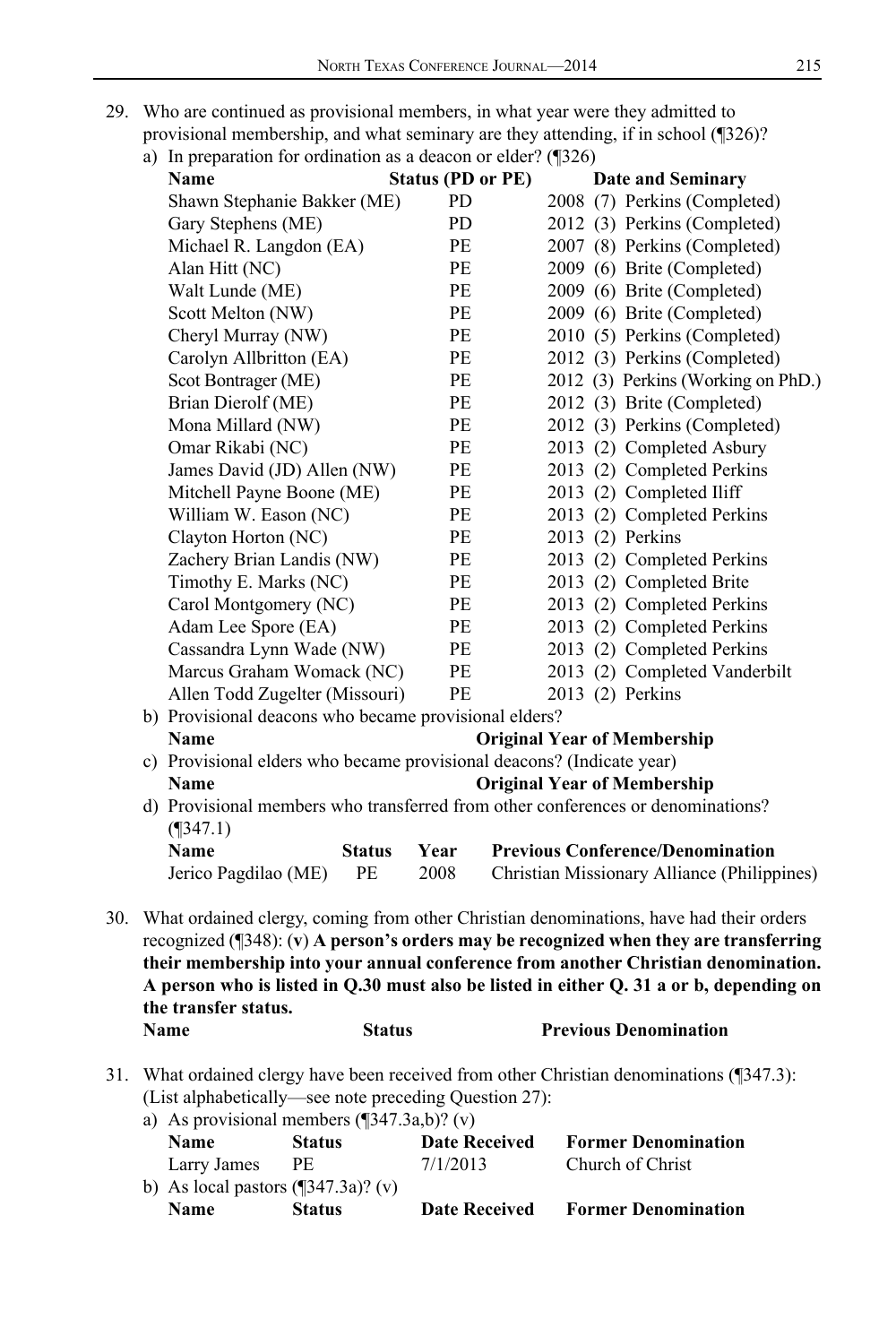32. Who are elected as members in full connection? (List alphabetically-see note preceding Question 27. **Anyone appearing on this question must also be listed somewhere in questions 32–33 or 35, unless the clergy's orders from another denomination were recognized on question 39 in a previous year.)** (**v 2/3**)**:**

|    | Deacons                   |                              |
|----|---------------------------|------------------------------|
|    | <b>Name</b>               |                              |
|    | JamesPaul Qazilbash (ME)  | 2012 (2) Perkins (Completed) |
| b) | Elders                    |                              |
|    | <b>Name</b>               |                              |
|    | Dyan Marie Dietz (EA)     | 2008 (6) Brite (Completed)   |
|    | David Andrew Forrest (ME) | 2011 (3) Perkins (Completed) |
|    | Jason McConnell (NC)      | 2012 (2) Perkins (Completed) |
|    | Mary Neurubi Miriti (ME)  | 2010 (4) Perkins (Completed) |
|    | Penny Mitchell (NC)       | 2012 (2) Perkins (Completed) |
|    | Matthew Tuggle (ME)       | 2011 (3) Perkins (Completed) |

33. Who are ordained as deacons and what seminary awarded their degree? Or, if their master's degree is not from a seminary, at what seminary did they complete the basic graduate theological studies?: (List alphabetically-see note preceding Question 27)

|                  | a) After provisional membership $(\sqrt{330})$ ? (v 2/3) |                              |  |
|------------------|----------------------------------------------------------|------------------------------|--|
| Seminary<br>Name |                                                          |                              |  |
|                  | JamesPaul Oazilbash (ME)                                 | 2012 (2) Perkins (Completed) |  |
|                  | b) Transfer from elder?( $\sqrt{309}$ ) (v 2/3)          |                              |  |
|                  | Name                                                     | Seminary                     |  |

34. Who are ordained as elders and what seminary awarded their degree?

| a) After provisional membership? $(\sqrt{335})$ (v 2/3) |                              |  |
|---------------------------------------------------------|------------------------------|--|
|                                                         |                              |  |
| Name                                                    | Seminary                     |  |
| Dyan Marie Dietz (EA)                                   | 2008 (6) Brite (Completed)   |  |
| David Andrew Forrest (ME)                               | 2011 (3) Perkins (Completed) |  |
| Jason McConnell (NC)                                    | 2012 (2) Perkins (Completed) |  |
| Mary Neurubi Miriti (ME)                                | 2010 (4) Perkins (Completed) |  |
| Penny Mitchell (NC)                                     | 2012 (2) Perkins (Completed) |  |
| Matthew Tuggle (ME)                                     | 2011 (3) Perkins (Completed) |  |
| b) Transfer from deacon? $(\sqrt{309}) (v \sqrt{2/3})$  |                              |  |
| Name                                                    | Seminary                     |  |

35. What provisional members, previously discontinued, are readmitted (¶365)? (v) **Name Status Year Discontinued**

| 36. Who are readmitted (¶[366-368 [v], ¶369 [v 2/3]): |               |                        |
|-------------------------------------------------------|---------------|------------------------|
| <b>Name</b>                                           | <b>Status</b> | <b>Previous Status</b> |
| Stephen Swisher                                       | FE            | Honorable Location     |

- 37. Who are returned to the effective relationship after voluntary retirement  $(\sqrt{358.7})$ : (v) **Name Status Year Retired**
- 38. Who have been received by transfer from other annual conferences of The United Methodist Church (¶¶347.1, 416.5, 635.2m)? (List alphabetically. Indicate credential. See note preceding Question 27.)

| Name                 | <b>Status</b> | <b>Previous Conference</b> | Date of Transfer |
|----------------------|---------------|----------------------------|------------------|
| David Andrew Forrest | PE.           | Virginia                   | 10/1/2013        |
| Justin Hancock       | FD.           | Northwest Texas            | 7/1/2014         |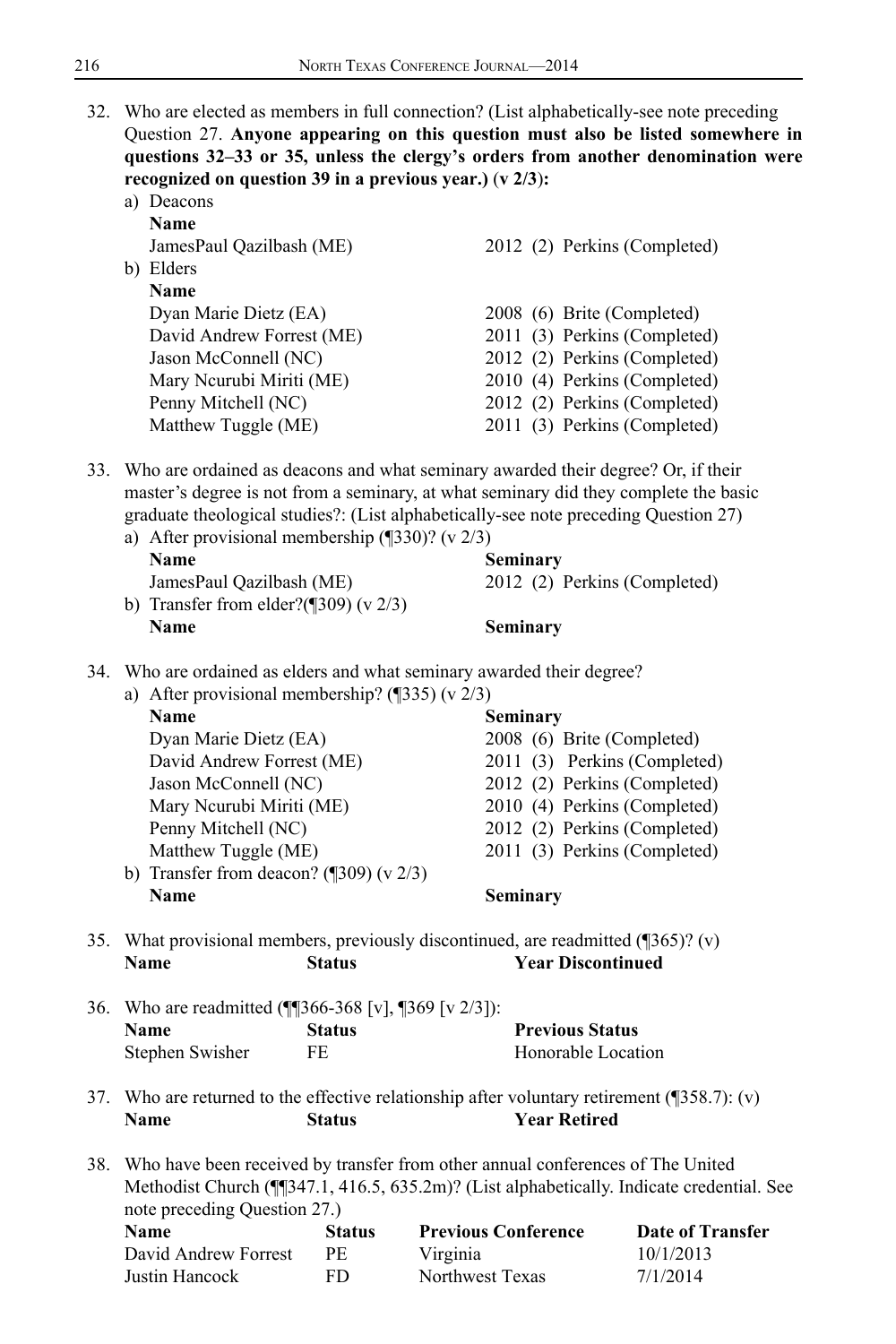| Connie Nelson         | FE | North Georgia       | 8/1/2013 |
|-----------------------|----|---------------------|----------|
| Albano Tayengo        | FE | West Angola         | 7/1/2014 |
| <b>Blair Thompson</b> | FE | <b>Great Plains</b> | 7/1/2014 |
| Matthew Tuggle        | РE | North Georgia       | 8/1/2013 |

39. Who are transferred in from other Methodist denominations (¶347.2)? (List alphabetically. Indicate credential.)

| <b>Name</b> | Status | <b>Previous Methodist Denomination</b> | Date     |
|-------------|--------|----------------------------------------|----------|
| Jin Hee Lee | FE     | Korean United Methodist Church         | 7/1/2014 |

40. Who have been ordained as a courtesy to other conferences, after election by the other conference? (See note preceding Question 27. Such courtesy elections or ordinations do not require transfer of conference membership.)

| a) Deacons? |                          |
|-------------|--------------------------|
| <b>Name</b> | <b>Member Conference</b> |
| b) Elders?  |                          |
| <b>Name</b> | <b>Member Conference</b> |

41. Who have been transferred out to other annual conferences of The United Methodist Church (¶416.5)? (List alphabetically. Indicate credential. See note preceding Question 27.)

| <b>Name</b>              | <b>Status</b> | <b>New Conference</b> | Date      |
|--------------------------|---------------|-----------------------|-----------|
| Aleze Michelle Fulbright | FE            | Indiana               | 7/01/2014 |
| Jonathan Mollet          | FE            | Central Texas         | 9/01/2013 |
| Stephen Swisher          | FE.           | West Ohio             | 7/01/2014 |

42. Who are discontinued as provisional members (¶327)? (v).

|             | a) By expiration of eight-year time limit $(\sqrt{\phantom{a}}327)$ |
|-------------|---------------------------------------------------------------------|
| <b>Name</b> | <b>Status</b>                                                       |

- b) By voluntary discontinuance  $(\sqrt{\phantom{a}}\,327.6)(v)$ **Name Status** Michael Moore (EA) PE
- c) By involuntary discontinuance (¶ 327.6) (v)

**Name Status**

d) By reaching Mandatory Retirement Age after December 31, 2012 (¶ 327.7) **Name Status**

#### 43. Who are on location?

a) Who has been granted honorable location (¶359.1)?

| (1) | This year? $(v)$           |                     |                          |                           |
|-----|----------------------------|---------------------|--------------------------|---------------------------|
|     | <b>Name</b>                | <b>Status</b>       | <b>Charge Conference</b> | Date                      |
| (2) | Previously?                |                     |                          |                           |
|     | <b>Name</b>                | <b>Year Granted</b> | <b>Charge Conference</b> | <b>Recent Report Year</b> |
|     | John Johnson (FE) $2/1/12$ |                     | Aldersgate UMC           |                           |
|     | Mark Long (FE)             | 7/1/12              |                          |                           |
|     | 2011—Kyu Chin Ahn (FE)     |                     | 1990—Clifford M. Black   |                           |
|     | 2011—Roger Woods (FE)      |                     | Jerome H. Morgan         |                           |
|     | 2010—Mariana Acton (FD)    |                     | 1988—Joseph Dee Faram    |                           |
|     | 2009—Charlise Hill-Larson  |                     | 1987—Philip M. Mahon     |                           |
|     | 2008-John Grigsby          |                     | Terry T. Parsons         |                           |
|     | 2005—Phil Hirsch           |                     | 1982—Russell Moxley      |                           |
|     | Pam Holcomb-McLain         |                     | <b>Fletcher Ownbey</b>   |                           |
|     | 2004—Thomas Flick          |                     | 1980—Charles Cryan       |                           |
|     | 2001-John Hicks            |                     | 1978—Jerry McMannus      |                           |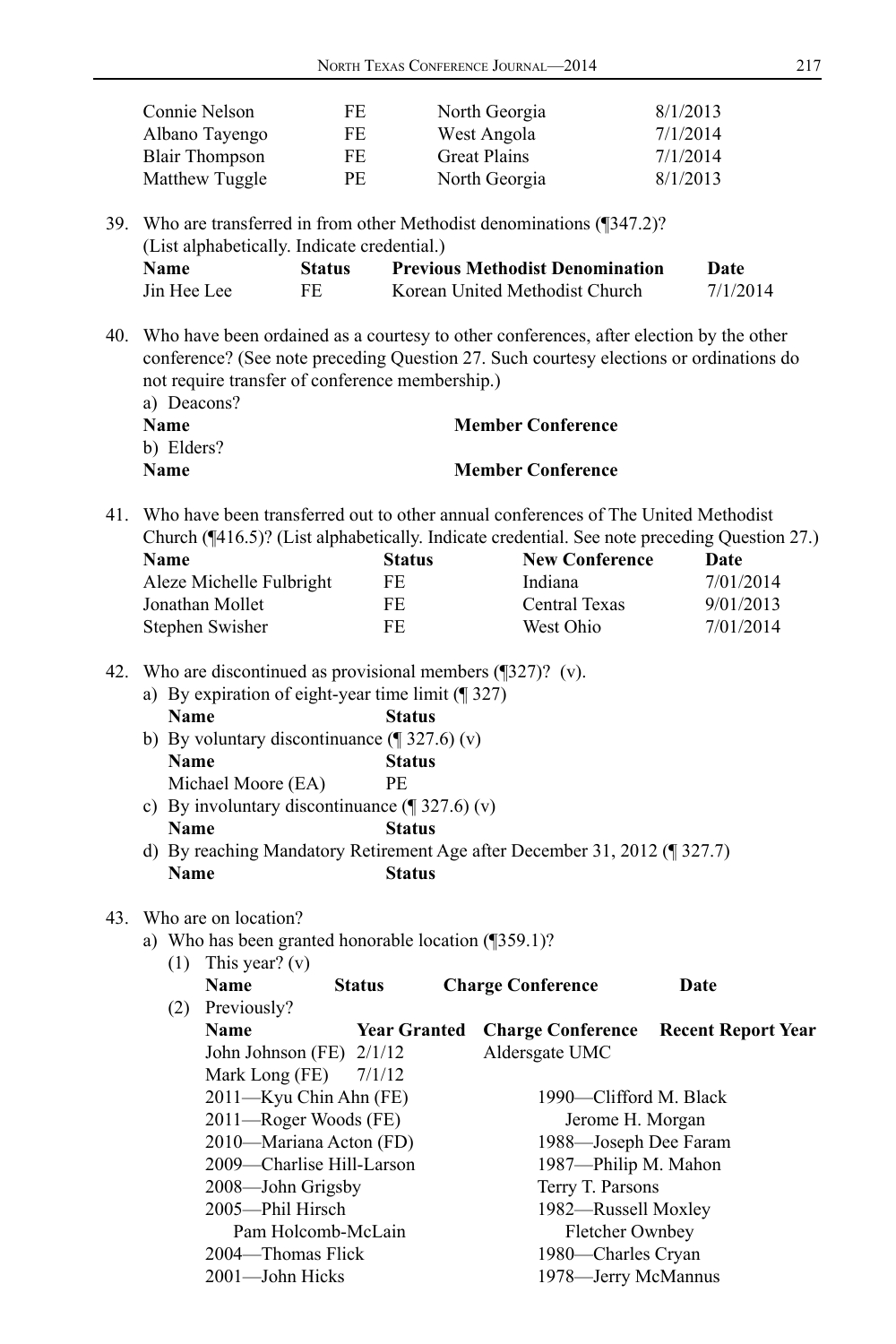|     | 2000-G. David Dunson<br>1998—Sharon W. Andrews<br>1997-Pa Nous Pan                                                                     |                       | 1977—Michael Flynn<br>1976— J. David Black | Ronald Underwood             |  |
|-----|----------------------------------------------------------------------------------------------------------------------------------------|-----------------------|--------------------------------------------|------------------------------|--|
|     | b) Who on honorable location are appointed ad interim as local pastors? (¶359.2)<br>(Indicate date and appointment.)                   |                       |                                            |                              |  |
|     | <b>Name</b>                                                                                                                            | Appointment           |                                            | <b>Year Granted Location</b> |  |
|     | c) Who has been placed on administrative location (¶360?)                                                                              |                       |                                            |                              |  |
|     | (1) This year? (v)<br><b>Name</b>                                                                                                      |                       | <b>Date Effective</b>                      | <b>Charge Conference</b>     |  |
|     | (2) Previously?                                                                                                                        |                       |                                            |                              |  |
|     | Name<br><b>Original Year</b>                                                                                                           |                       | <b>Charge Conference</b>                   | <b>Recent Report Year</b>    |  |
|     | 44. Who have been granted the status of honorable location-retired (1359.3):                                                           |                       |                                            |                              |  |
|     | a) This year? $(v)$                                                                                                                    |                       |                                            |                              |  |
|     | <b>Name</b>                                                                                                                            | <b>Status</b>         | <b>Year Granted</b>                        | <b>Charge Conference</b>     |  |
|     | Gary W. Kincaid                                                                                                                        | FE                    | 2014                                       |                              |  |
|     | Cheryl Jordan                                                                                                                          | FE.                   | 2014                                       | Northaven UMC                |  |
|     | b) Previously?                                                                                                                         |                       |                                            |                              |  |
|     | <b>Name</b>                                                                                                                            | <b>Status</b>         | <b>Year Granted</b>                        | <b>Charge Conference</b>     |  |
|     | Linda M. Watkins                                                                                                                       |                       | 2005<br>2005                               |                              |  |
|     | Stephen Love<br>Norma Meyer Withrow                                                                                                    |                       | 2006                                       |                              |  |
|     | Phillip G. Hudson                                                                                                                      |                       | 2007                                       |                              |  |
|     | Thomas W. Downing                                                                                                                      |                       | 2012                                       |                              |  |
|     | William R. Nevil                                                                                                                       |                       | 2013                                       |                              |  |
|     | <b>Clarence Snodgrass</b>                                                                                                              |                       | 2013                                       |                              |  |
|     | Colleen Seagroves                                                                                                                      |                       | 2013                                       |                              |  |
|     | T. Shaun Wicker                                                                                                                        |                       | 2013                                       |                              |  |
|     | 45. Who have had their status as honorably located and their orders terminated (1359.2)? (v)                                           |                       |                                            |                              |  |
|     | Name                                                                                                                                   | <b>Date Effective</b> |                                            | <b>Prior Clergy Status</b>   |  |
| 46. |                                                                                                                                        |                       |                                            |                              |  |
|     | Who have had their conference membership terminated?<br>a) By withdrawal to unite with another denomination $(\sqrt{361.1}, .4)$ ? (v) |                       |                                            |                              |  |
|     | <b>Name</b>                                                                                                                            | <b>Date Effective</b> |                                            | <b>Prior Clergy Status</b>   |  |
|     | b) By withdrawal from the ordained ministerial office $(\sqrt{361.2}, .4)$ ? (v)                                                       |                       |                                            |                              |  |
|     | <b>Name</b>                                                                                                                            | <b>Date Effective</b> |                                            | <b>Prior Clergy Status</b>   |  |
|     | c) By withdrawal under complaints or charges $(\P$ [361.3, .4; 2719.2)? (v)                                                            |                       |                                            |                              |  |
|     | <b>Date Effective</b><br><b>Prior Clergy Status</b><br>Name                                                                            |                       |                                            |                              |  |
|     | d) By termination of orders under recommendation of the Board of Ordained Ministry<br>$($ [354.12 )? (v)                               |                       |                                            |                              |  |
|     | <b>Name</b>                                                                                                                            | <b>Date Effective</b> |                                            | <b>Prior Clergy Status</b>   |  |
|     | e) By trial $(\sqrt{2713})$ ?                                                                                                          |                       |                                            |                              |  |
|     | <b>Name</b>                                                                                                                            | <b>Date Effective</b> |                                            | <b>Prior Clergy Status</b>   |  |

47. Who have been suspended under the provisions of ¶363.1d, ¶2704.2c or ¶2711.3? (Give effective dates. Indicate credential.) **Name Date Effective Clergy Status**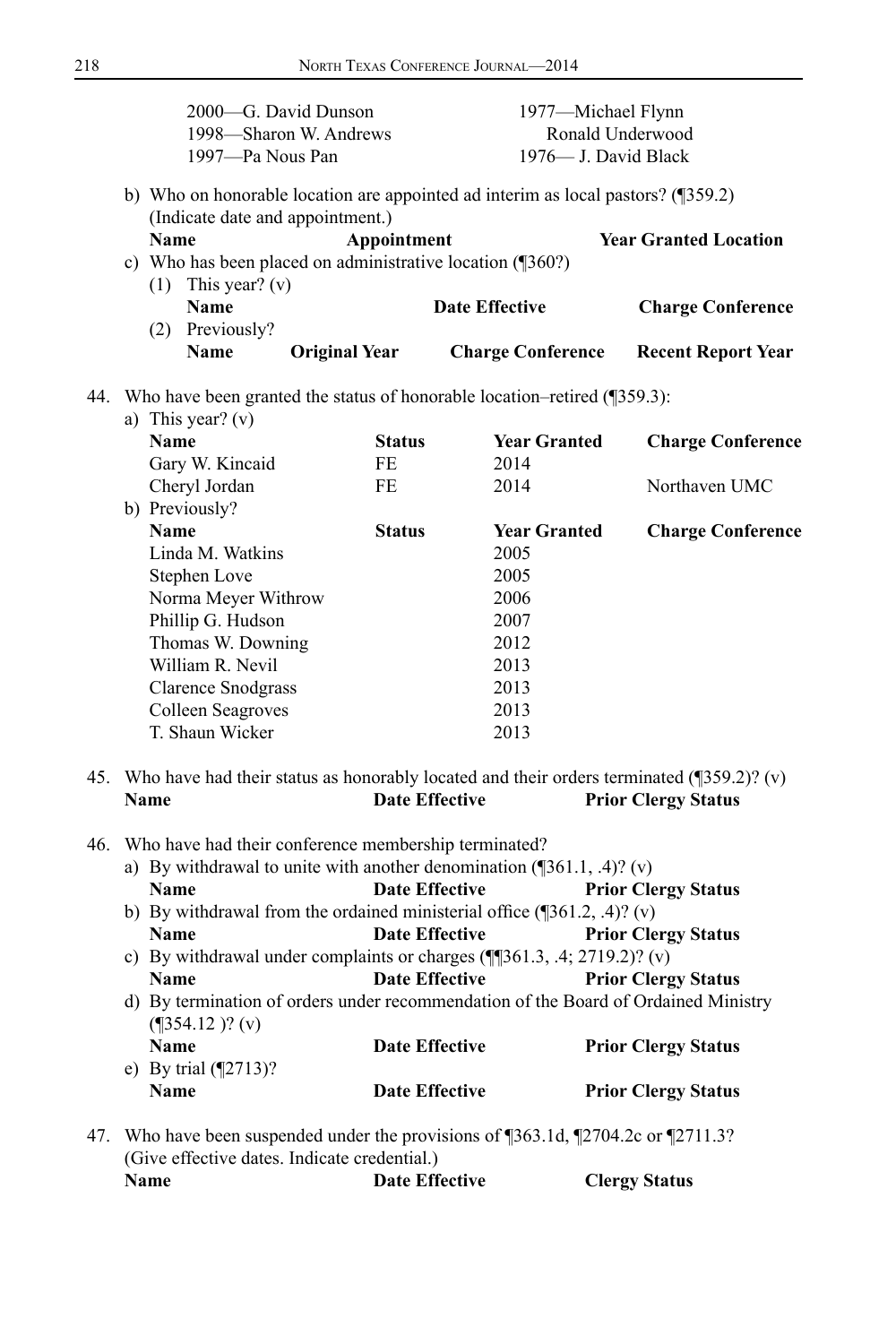- 48. Deceased (List alphabetically in the spaces provided)
	- a) What associate members have died during the year?

| Effective:                                       |                                                                               |                      |
|--------------------------------------------------|-------------------------------------------------------------------------------|----------------------|
| Name                                             | Date of Birth                                                                 | Date of Death        |
| Retired:                                         |                                                                               |                      |
| Name                                             | Date of Birth                                                                 | Date of Death        |
|                                                  | b) What provisional members have died during the year? (Indicate credential.) |                      |
| Effective:                                       |                                                                               |                      |
| <b>Name</b>                                      | Date of Birth                                                                 | <b>Date of Death</b> |
| Retired:                                         |                                                                               |                      |
| Name                                             | Date of Birth                                                                 | Date of Death        |
| c) What elders have died during the year?        |                                                                               |                      |
| Effective:                                       |                                                                               |                      |
| <b>Name</b>                                      | Date of Birth                                                                 | Date of Death        |
| Retired:                                         |                                                                               |                      |
| <b>Name</b>                                      | Date of Birth                                                                 | Date of Death        |
| Charles Allen                                    | 07-11-1932                                                                    | 10-12-2013           |
| Richard Dean Atkinson 02-26-1929                 |                                                                               | 07-05-1913           |
| Leta Belle Gorham                                | 08-20-1935                                                                    | 09-05-2013           |
| Philip Ed Grimmett                               | 12-05-1930                                                                    | 10-06-2013           |
| William Troy Johnson                             | 01-02-1926                                                                    | 10-15-2013           |
| Jerry Paul Ott                                   | 12-12-1938                                                                    | 08-26-2013           |
| <b>Glyn Rives</b>                                | $06 - 25 - 1925$                                                              | 12-29-2013           |
| Granville Eugene Tyson 10-05-1942                |                                                                               | 12-22-2012           |
| <b>Glynn Vickers</b>                             | 01-14-1930                                                                    | 04-23-2014           |
| Walter Zimmerman                                 | 11-11-1933                                                                    | 12-01-2013           |
| d) What deacons have died during the year?       |                                                                               |                      |
| Effective:                                       |                                                                               |                      |
| Name                                             | <b>Date of Birth</b>                                                          | <b>Date of Death</b> |
| Retired:                                         |                                                                               |                      |
| Name                                             | Date of Birth                                                                 | Date of Death        |
| e) What local pastors have died during the year? |                                                                               |                      |
| Active:                                          |                                                                               |                      |
| <b>Name</b>                                      | Date of Birth                                                                 | Date of Death        |
| Ray Starnes                                      | 07-08-1927                                                                    | 01-16-2014           |
| Retired:                                         |                                                                               |                      |
| Name                                             | Date of Birth                                                                 | Date of Death        |

49. What provisional or ordained members (elders and deacons) have received appointments in other Annual Conferences of The United Methodist Church while retaining their membership in this Annual Conference (¶¶331.8, 346.1)?

| <b>Clergy Status</b> | <b>Conference Appointed</b> | Appointment |
|----------------------|-----------------------------|-------------|
| FE                   | Southwest Texas             | 2013        |
| FE                   | Texas                       |             |
| FE                   | West Virginia               | 2013        |
| PE                   | Texas                       |             |
| РE                   | Louisiana                   | 2014        |
| FD                   | Central Texas               |             |
| PE                   | Missouri                    | 2013        |
|                      |                             |             |

50. Who are the provisional, ordained members or associate members on leave of absence and for what number of years consecutively has each held this relation (¶354)? (Indicate credential. Record Charge Conference where membership is held.)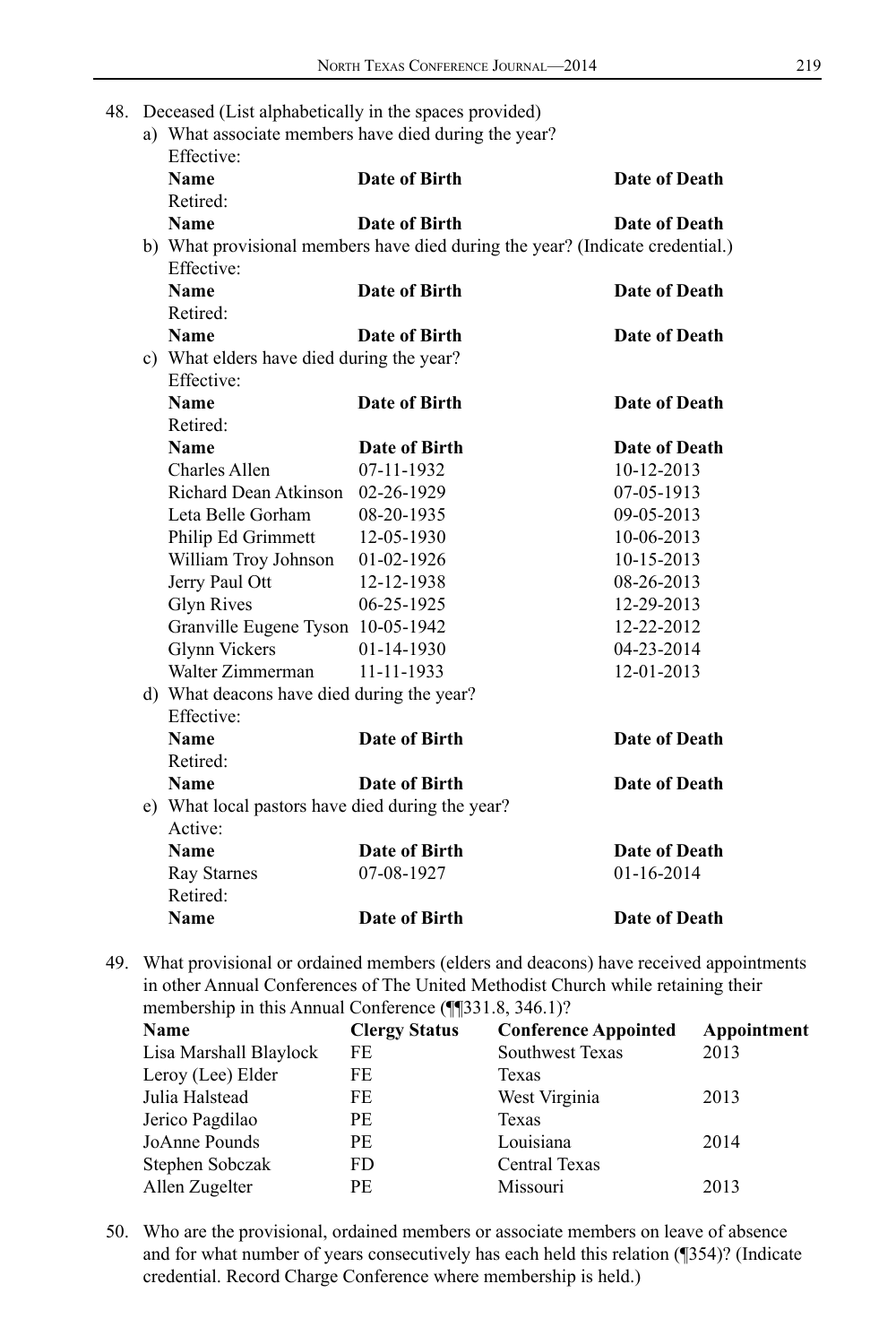|     | Name    |                                                                                                                                                                                                                                                                            | Number of Years |                              | Charge Conference |                          |
|-----|---------|----------------------------------------------------------------------------------------------------------------------------------------------------------------------------------------------------------------------------------------------------------------------------|-----------------|------------------------------|-------------------|--------------------------|
|     |         | a) Voluntary?                                                                                                                                                                                                                                                              |                 |                              |                   |                          |
|     |         | (1) Personal, 5 years or less $(\sqrt{354.2a 3})(v)$<br><b>Name</b>                                                                                                                                                                                                        | <b>Status</b>   | <b>Date Effective</b>        |                   | <b>Charge Conference</b> |
|     |         | Tamara Bullard (ME)                                                                                                                                                                                                                                                        | FD              | 05/18/11                     |                   |                          |
|     |         | Michael A. Green (EA)                                                                                                                                                                                                                                                      | FE              | 08/01/11                     |                   |                          |
|     |         | Paul McKay (NC)                                                                                                                                                                                                                                                            | FD              | 07/01/12                     |                   |                          |
|     |         | Laura Rothe (EA)                                                                                                                                                                                                                                                           | <b>FD</b>       | 01/01/12                     |                   |                          |
|     |         | John F. Allen, Jr. (NC)                                                                                                                                                                                                                                                    | FE              | 03/01/14                     |                   |                          |
|     |         | Wendy Curran (ME)                                                                                                                                                                                                                                                          | FE              | 03/01/14                     |                   |                          |
|     |         | Patricia L. Grable (ME)                                                                                                                                                                                                                                                    | <b>FD</b>       | 02/03/14                     |                   |                          |
|     |         | Elizabeth LaBella-Foster (NC)                                                                                                                                                                                                                                              | FE              | 09/01/13                     |                   |                          |
|     |         | Martha Myre (ME)                                                                                                                                                                                                                                                           | FE              | 01/01/14                     |                   |                          |
|     |         |                                                                                                                                                                                                                                                                            | FE              |                              |                   |                          |
|     |         | K. Margie Steele (ME)                                                                                                                                                                                                                                                      |                 | 01/01/14                     |                   |                          |
|     |         | Dina Steiner (NC)                                                                                                                                                                                                                                                          | <b>FD</b>       | 08/01/13                     |                   |                          |
|     |         | (2) Personal, more than 5 years $(\sqrt{354.2a} \cdot 3)$ (v 2/3)                                                                                                                                                                                                          |                 |                              |                   |                          |
|     |         | <b>Name</b>                                                                                                                                                                                                                                                                | <b>Status</b>   | <b>Date Effective</b>        |                   | <b>Charge Conference</b> |
|     |         | (3) Family, 5 years or less $(\sqrt{354.2b} \cdot 3)(v)$                                                                                                                                                                                                                   |                 |                              |                   |                          |
|     |         | <b>Name</b>                                                                                                                                                                                                                                                                | <b>Status</b>   | <b>Date Effective</b>        |                   | <b>Charge Conference</b> |
|     |         | Paula Chambers (NC)                                                                                                                                                                                                                                                        | FD              | 07/01/13                     |                   |                          |
|     |         | Shannon M. Hamrick (ME)                                                                                                                                                                                                                                                    | FD              | 07/01/12                     |                   |                          |
|     |         | Troy Sims (NW)                                                                                                                                                                                                                                                             | FD.             | 03/01/12                     |                   |                          |
|     | (4)     | Family, more than 5 years $(\sqrt{354.2b} \cdot 3)$ (v 2/3)                                                                                                                                                                                                                |                 |                              |                   |                          |
|     |         | <b>Name</b>                                                                                                                                                                                                                                                                |                 | <b>Status</b> Date Effective |                   | <b>Charge Conference</b> |
|     | (5)     | Transitional (¶354.2c)                                                                                                                                                                                                                                                     |                 |                              |                   |                          |
|     |         | <b>Name</b>                                                                                                                                                                                                                                                                | <b>Status</b>   | <b>Date Effective</b>        |                   | <b>Charge Conference</b> |
|     |         | Traci Loveman (ME)                                                                                                                                                                                                                                                         | FD              | $07\frac{\text{1}}{13}$      |                   |                          |
|     |         | Susan Bryan                                                                                                                                                                                                                                                                | FD.             | 08/26/13                     |                   |                          |
|     |         | b) Involuntary $(\sqrt{9} 355)$ ? (v 2/3)                                                                                                                                                                                                                                  |                 |                              |                   |                          |
|     |         | Name                                                                                                                                                                                                                                                                       | <b>Status</b>   | Date Effective               |                   | <b>Charge Conference</b> |
| 51. |         | Who are granted sabbatical leave $(\sqrt{352})$ ? (v)                                                                                                                                                                                                                      |                 |                              |                   |                          |
|     | Name    |                                                                                                                                                                                                                                                                            | <b>Status</b>   | <b>Date Effective</b>        |                   | <b>Charge Conference</b> |
| 52. |         | Who have been granted medical leave due to medical or disabling conditions $(9357)$ ? (v)                                                                                                                                                                                  |                 |                              |                   |                          |
|     | Name    |                                                                                                                                                                                                                                                                            | Status          | <b>Date Effective</b>        |                   | <b>Charge Conference</b> |
|     |         | L. Charles Stovall                                                                                                                                                                                                                                                         | FE              | 07/01/12                     |                   |                          |
|     |         | Terry Ann Moore                                                                                                                                                                                                                                                            | FE              | 01/01/11                     |                   |                          |
|     |         | Lewis N. Stokes                                                                                                                                                                                                                                                            | FL              | 07/01/10                     |                   |                          |
|     |         | Connie Millsap                                                                                                                                                                                                                                                             | <b>FE</b>       | 06/01/07                     |                   |                          |
|     |         | Larry Tinsley                                                                                                                                                                                                                                                              | FE              | 06/15/03                     |                   |                          |
|     |         | David Rucker                                                                                                                                                                                                                                                               | FE              | 03/01/14                     |                   |                          |
|     |         |                                                                                                                                                                                                                                                                            |                 |                              |                   |                          |
| 53. | Deacons | What members in full connection have been retired (¶358): (List alphabetically. If retiring<br>in the interim between conference sessions (¶358.2d), indicate the effective date of<br>retirement.) (Under ¶358.1, no vote required; under ¶358.2, v; under ¶358.3, v 2/3) |                 |                              |                   |                          |

|    | a) This year? |                  |  |  |  |
|----|---------------|------------------|--|--|--|
|    | <b>Name</b>   | (Date Effective) |  |  |  |
|    | Natalie Woods | (11/30/2013)     |  |  |  |
| b) | Previously?   |                  |  |  |  |

**Name (Date Effective)** Marilyn Atkinson, Josephine M. Biggerstaff, Betty D. Crowell, Barbara Edwards,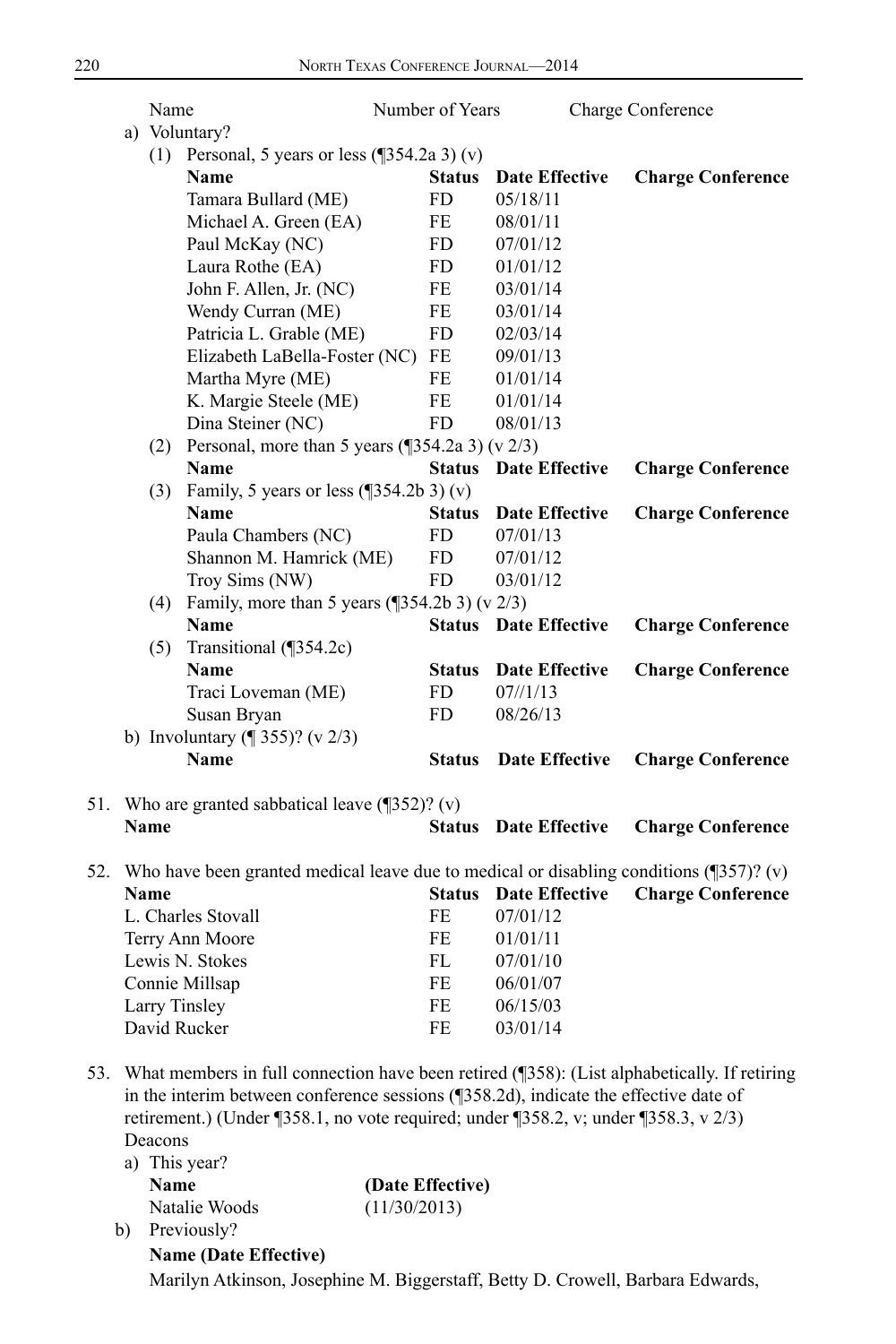| a) This year?            |                         |                       |
|--------------------------|-------------------------|-----------------------|
| <b>Name</b>              | <b>Years of Service</b> | <b>Date Effective</b> |
| George Doherty Bond      | 46                      | 10/1/13               |
| David Michael Carr       | 37                      | 7/1/14                |
| Richard Dunagin          | 42                      | 7/1/14                |
| Frederick L. Durham, Jr. | 43                      | 7/1/14                |
| George Fisk              | 40                      | 7/1/14                |
| Howard P. Hedges, Jr.    | 35                      | 7/1/14                |
| Henry L. Masters, Sr.    | 47                      | 7/1/14                |
| Carole Somers-Clark      | 34                      | 7/1/14                |
| Christy Thomas           | 11                      | 12/31/13              |
| John M. Thornton         | 37                      | 7/1/14                |
|                          |                         |                       |

Kathryn E. Johnson, Karan Marshall, Paul C. Sackett, Joyce Leslie Stephens, Charles W. Stokes, James Richard Wilson, Phyllis Clower Wilson, Jayne Coffman Wolfe, Rita Yoes. Elders

b) Previously?

James Dale Abel, Elizabeth C. Alden, Joseph L. Allen, Ann Barton, Leighton H. Bearden, Pat Beghtel-Mahle, Cletus Beights, Donald Ray Benton, John Carlyle Besse, Fred Lee Birdsong, Darrel Glen Blackmon, Sr, David R. Blackmon, Georjean H. Blanton, Norman Henry Bouffard, John H. Brand, Jim K. Brown, Jr., Mary Elizabeth Brundige, Ralph E. Burke, Jack P. Busby, Robert I. Bush, Carroll A. Caddell, Eduardo C. Cajiuat, R. Kennon L. Callahan, Ann Cardwell, Kenneth E. Carter, Jr., Lee Cary, Wallace E. Chappell, William L. Childers, Donald G. Coke, Lois G. Cooper, Robert O. Cooper, Charles A. Cox, Charles Edward Cox, William Mark Craig, Joyce Cravens, James Keith Cupples, Daniel Frank Dalton, Allie M. Davenport, D. Michael Daves, Victoria Davidson, Jefferson E. Davis, Jr., Gaither Day, James F. Dean, Jr., Edmund Deane, Kenneth M. Dickson, John Dillard, Bettye L. Elledge, Craig Lewis Emerick, Millard Edgar Fairchild, S. Richard Flach, Gilbert Elmer Fleer, Richard L. Fleming, John R. Fraser, Guy Garrett, James M. Gatlin, Jack Miller Gibson, John Dennis Gondol, Walter James Goodwin, Jr., Joe Edwin Goolsby, Valrye Eugene Gordon, Forrest Duncan Graham, Milton P. Guttierrez, II, James A. Gwaltney, Joseph R. Hale, Johnnie W. Haney, Sammy A. Hargrove, C. Michael Haynes, Keith Head, Doyle Steven Henderson, Ray D. Hennigh, H. Harrell Hicks, Douglas L. Hoke, Daniel Leppin Hoke, Diana Holbert, George R. Holcombe, Zan W. Holmes, Jr., Michael A. House, Harry E. Houseman, Leroy T. Howe, Joan H. Humphries, C. Dale Hunt, William B. Hutchinson, Johnny R. Irish, Michael R. Jackson, William H. Jacobs, Dwight Henry Judy, James Keith, L. James E. Kirby, Larry Charles Krohn, Larry Kruger, Richard Arden Kuhlbars, Joan Gray LaBarr, John T. Lancaster, Kwame O. Lartey, Henry H. Lawson, Van Lazaroff, Robert W. Lee, George Anfosso Lewis, Jr., JoNell Lindh, Robin Lovin, Katherine Glaze Lyle, Jarratt Major, R. Benjamin Marshall, John William Matthews, Steven Edward Matthew, William K. McElvaney, H. Neill McFarland, Carl M. McGee, Kenneth Bennett McIntosh, Jack D. McNabb, Marjorie E. McNeir, J. Mac McPherson, Philip D. Mercer, Lawrence Meredith, Charles Jack Meyers, David E. Milam, Edgar B. Millican, J. Michael Miller, Jimmie H. Mobley, Jr., Byron D. Myrick, Jung Yong Na**,** Charles Neal, Larry D. Nicholson, Glenn Alford Noblin, Wayne C. Odom, Susanne Marie Hott Orman, Mather Poe Owen, Calvin Page, John Peel, Thomas R. Peel, Jim Pledger, Thomas H. Price, Walter Ross Purkey, R. Gary Regan, Donald F. Renshaw, Jr., Thomas Q. Robbins, B. C. Robertson, John C. Rosenburg, Norma Salinas, Boyd Mack Sawyer, Richard E. Schaefer, Stanley Seat, Joe Shafer, Don T. Shaw, R. David Shawver, Benjamin J. Shinn, Jr., Philip L. Shuler, Jerry Matthews Simmons, Robert A. Simpson, Arnel Barton Smith, Ralph L. Smith, William Boyd Smith, Robert L. Spencer, Richard Stark, Montie W. Stewart, George E. Strickland, II, Henry R. Suche, Jr., David K. Switzer, John W. Tatum, Sr., John Earl Taylor, Nona Cranfill Thomas, Page Allison Thomas, George G. Topper,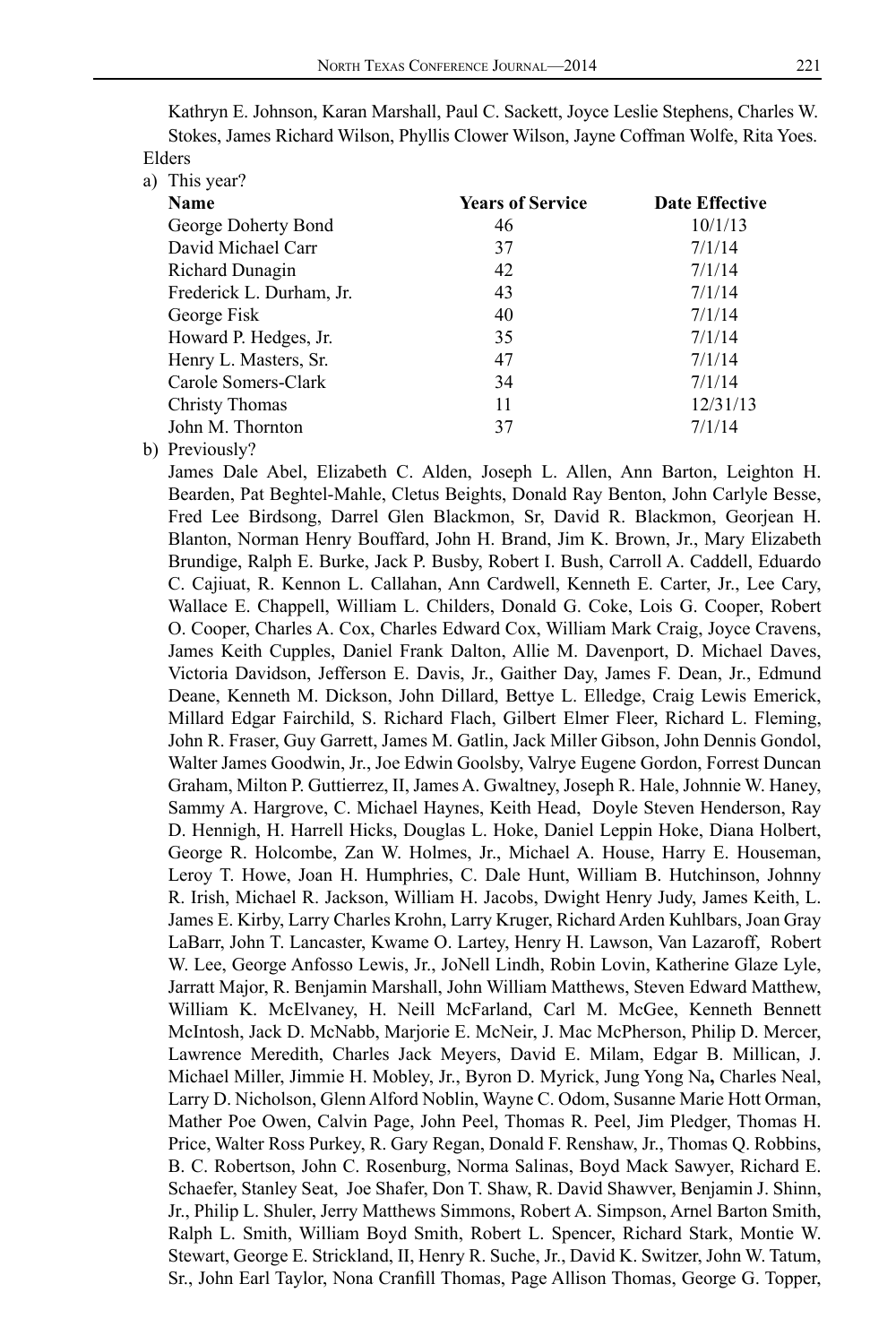Justin Wade Tull, Merwin K. Turner, Fredric L. Utz, Duane L. VanGiesen, Glynn Julian Vickers, Lynn Vowell, Donald W. Waddell, Michael W. Walker, Robert Morgan Walker, Rodney Carrol Wallace, Earnest Walt, James M. Ward, R. Bruce Weaver, Woodrow Weilage, Donna Edwards Whitehead, Bobby D. Wilkie, Dennis Wilkinson, Buist B. Wilson, Ramon L. Womack, Clay Arnold Yeager, Linn Caraway Zink

- 54. What associate members have been retired (¶358): (List alphabetically. If retiring in the interim between conference sessions (¶358.2d), indicate the effective date of retirement.) (**Under ¶358.1, no vote required; under ¶358.2, v; under ¶358.3, v 2/3**)
	- a) This year? **Name Date Effective** Elwin (Sam) N. Campbell 12/31/13 b) Previously? **Name Date Effective** Marilyn Annette Bozell
- 55. What provisional members have been previously retired (¶358, 2008 *Book of Discipline*)? **(NOTE: Provisional members who reach mandatory retirement age and have not retired by Jan. 1, 2013 shall be discontinued (¶ 327.7) and listed in Q. 42.)** Name (Date Effective) Jeanne Davis, James Ken Hamric
- 56. Who have been recognized as retired local pastors (¶320.5):
	- a) This year? **Name (Date Effective)**

Jerry Colgrove (FLP), David A. Yunker (PLP)

- b) Previously?
	- **Name (Date Effective)**

Joel Arnold, Paul Bailey, Richard Brannan, Bill Brown, Danny Burnette, Nancy Butts, Linda Carmicle, Dennis Lynn Cates, John David Edwards, Albert E. Fisher, John Gowling, Charles I. Hahn, Edgar Wilson Halfast, Kay Hord, Joyce Lloyd, Jerry Mahle, Linda L. Marcum, Ouidga Meyers, Louis Pearce, Roberto Ramirez, Sr., Bob R. Sivils, Carl H. Sterling, Robert Turk, Sharon Welch, Stanley Welch, Billy Wilder

## 57. What is the number of clergy members of the Annual Conference:

- a) By appointment category and conference relationship?
	- (NOTES:
	- (1) Where applicable, the question numbers on this report form corresponding to each category have been placed in parenthesis following the category title. Where these question numbers appear, the number reported in that category should agree with the number of names listed in the corresponding questions.
	- (2) For the three categories of Appointments to Extension Ministries, report as follows: ¶344.1a, c): the number of clergy members appointed within United Methodist connectional structures, including district superintendents, or to an ecumenical agency.

¶344.1b): the number of clergy members appointed to extension ministries, under endorsement by the Division of Chaplains and Related Ministries of the General Board of Higher Education and Ministry.

¶344.1d): the number of clergy members appointed to other valid ministries, confirmed by a two-thirds vote of the Annual Conference.

**Note: Report those in extension ministry in one category only.**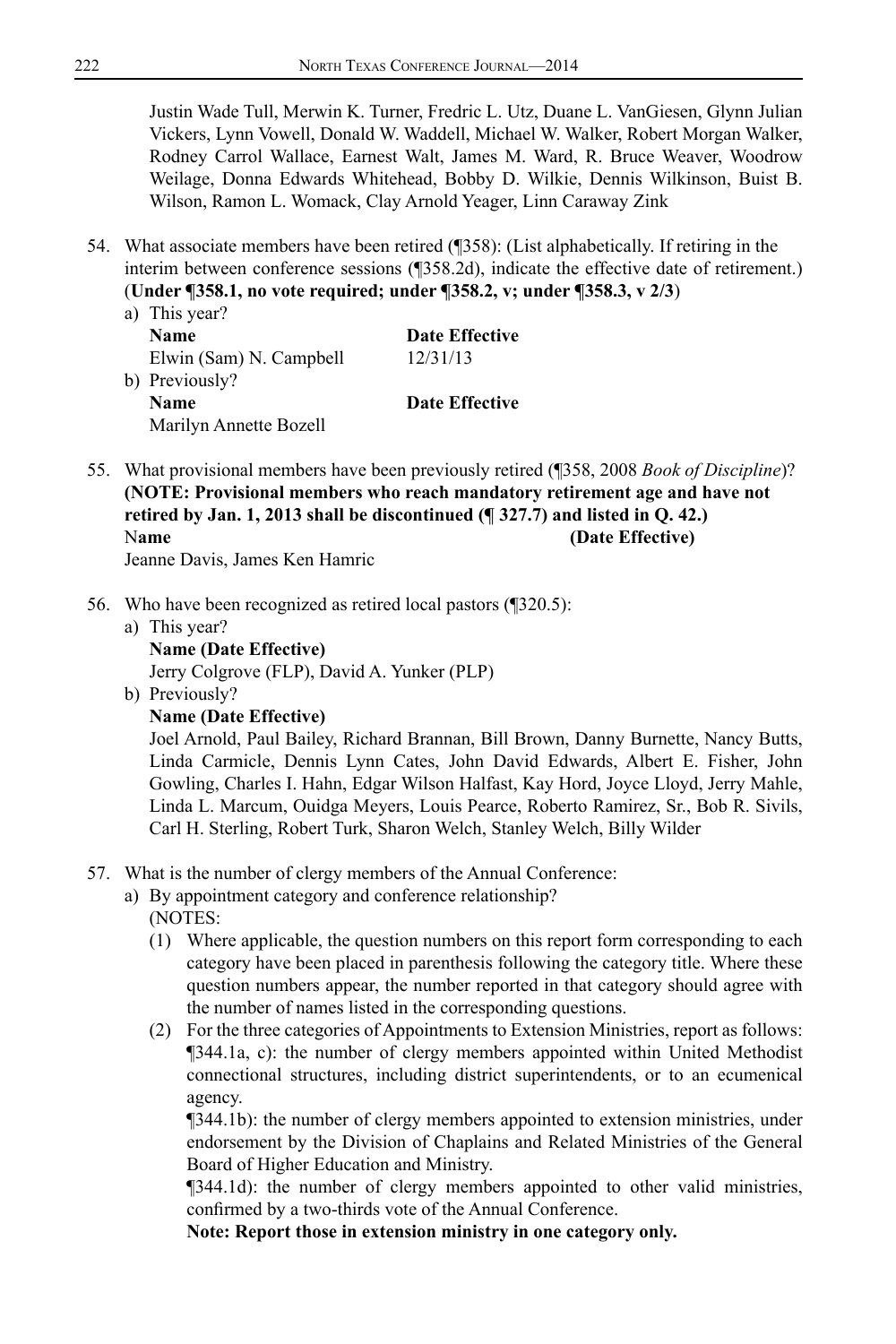See the Discipline paragraphs indicated for more detailed description of these appointment categories.)

**Note: Those approved to serve as a local pastor, but not currently under appointment, are not counted as clergy members of the conference.**

| Categories                                                                                                             | Deacons<br>in Full<br>Connection             | Elders<br>in Full<br>Connection              | Provisional<br>Deacons                       | Provisional<br>Elders                 | Associate<br>Members<br>& Affiliate<br>Members<br>With Vote | $Full-$<br>time<br>Local<br>Pastors   | Part-<br>time<br>Local<br>Pastors     |
|------------------------------------------------------------------------------------------------------------------------|----------------------------------------------|----------------------------------------------|----------------------------------------------|---------------------------------------|-------------------------------------------------------------|---------------------------------------|---------------------------------------|
| Pastors and<br>deacons<br>whose primary<br>appointment is to<br>a Local Church<br>$(\P\P_331.1c, 339)$<br>(76, 78c)    | 24                                           | 187                                          |                                              | 25                                    | 1                                                           | 28                                    | 76                                    |
| Deacons (in full<br>connection and<br>provisional)<br>serving Beyond<br>the Local Church<br>$($ [331.1a, b)<br>(78a,b) | 13                                           | <b>XXXXX</b><br><b>XXXXX</b><br><b>XXXXX</b> | $\overline{3}$                               | <b>XXXXX</b><br>XXXXX<br><b>XXXXX</b> | XXXXX<br><b>XXXXX</b><br><b>XXXXX</b>                       | XXXXX<br><b>XXXXX</b><br><b>XXXXX</b> | XXXXX<br><b>XXXXX</b><br><b>XXXXX</b> |
| Appointments to<br>Extension<br>Ministries<br>$($ [316.1; 344.1a,<br>c) $(77a)$                                        | <b>XXXXX</b><br><b>XXXXX</b><br><b>XXXXX</b> | 25                                           | <b>XXXXX</b><br><b>XXXXX</b><br><b>XXXXX</b> |                                       |                                                             |                                       |                                       |
| Appointments to<br>Extension<br>Ministries<br>$($ [316.1; 344.1b)<br>(77b)                                             | <b>XXXXX</b><br><b>XXXXX</b><br><b>XXXXX</b> | 7                                            | <b>XXXXX</b><br>XXXXX<br><b>XXXXX</b>        | 1                                     |                                                             | 1                                     |                                       |
| Appointments to<br>Extension<br>Ministries<br>$(\P316.1; 344.1d)$<br>(77c)                                             | XXXXX<br><b>XXXXX</b><br><b>XXXXX</b>        | 13                                           | <b>XXXXX</b><br><b>XXXXX</b><br><b>XXXXX</b> | 1                                     |                                                             | 3                                     |                                       |
| Appointments to<br>Attend School<br>$($ [331.3) $(79)$                                                                 |                                              |                                              |                                              |                                       |                                                             | <b>XXXXX</b><br><b>XXXXX</b>          | <b>XXXXX</b><br><b>XXXXX</b>          |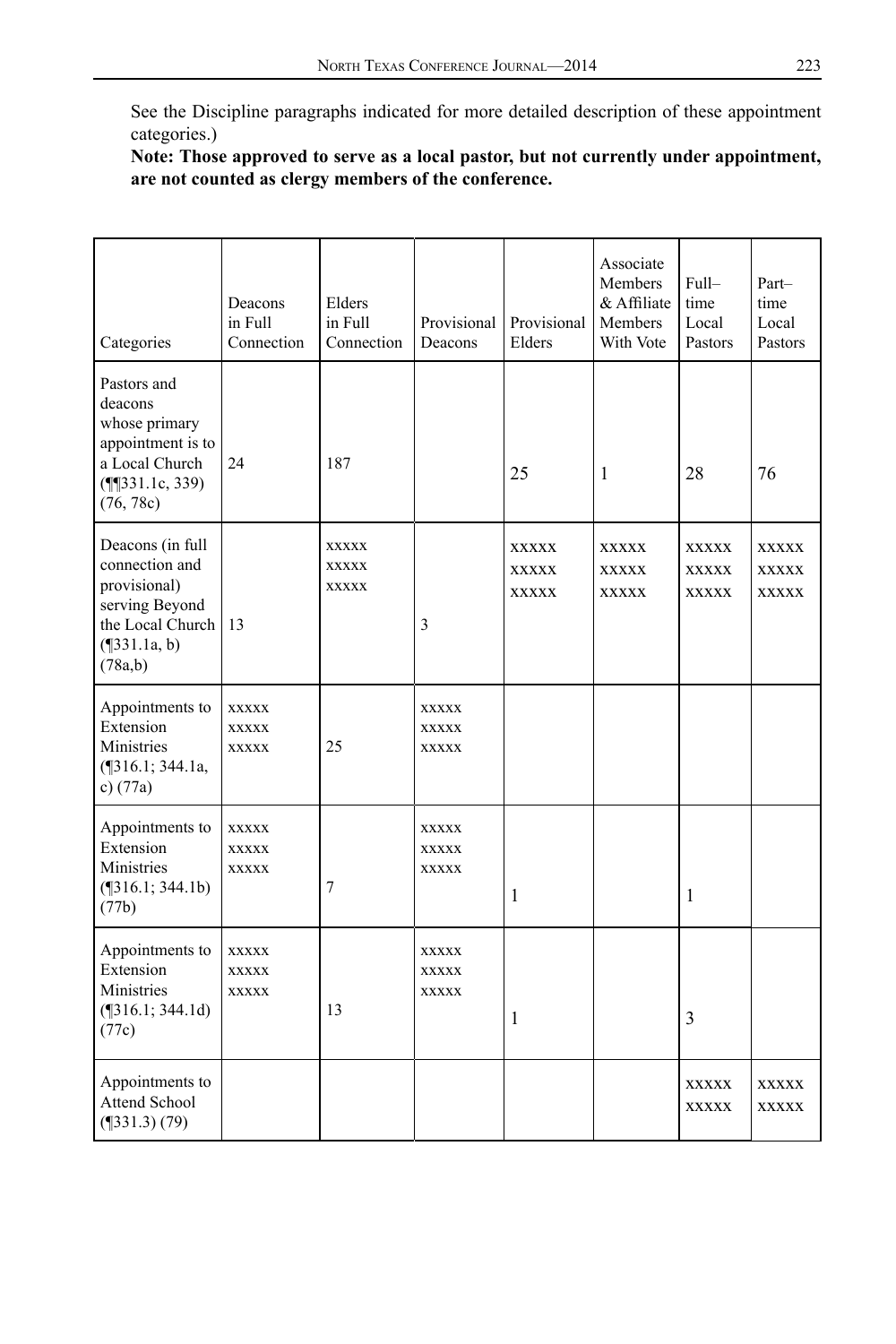| Appointed to<br>Other<br>Annual<br>Conferences (49) | 1              | 3   |   | 3              |                | <b>XXXXX</b><br><b>XXXXX</b> | <b>XXXXX</b><br><b>XXXXX</b> |
|-----------------------------------------------------|----------------|-----|---|----------------|----------------|------------------------------|------------------------------|
| On Leave of<br>Absence (50a1,<br>a2)                | $\overline{4}$ | 5   |   |                |                | <b>XXXXX</b><br><b>XXXXX</b> | <b>XXXXX</b><br><b>XXXXX</b> |
| On Family<br>Leave<br>(50a3, a4)                    | 3              |     |   |                |                | <b>XXXXX</b><br><b>XXXXX</b> | <b>XXXXX</b><br><b>XXXXX</b> |
| On Sabbatical<br>Leave<br>(51)                      |                |     |   |                |                | <b>XXXXX</b><br><b>XXXXX</b> | <b>XXXXX</b><br><b>XXXXX</b> |
| On Medical<br>Leave<br>(52)                         |                | 5   |   |                |                | 1                            |                              |
| On Transitional<br>Leave $(50a5)$                   | $\overline{c}$ | 1   |   |                |                | <b>XXXXX</b><br><b>XXXXX</b> | <b>XXXXX</b><br><b>XXXXX</b> |
| Retired<br>(53, 54, 55)                             | 14             | 192 |   | $\overline{c}$ | $\overline{2}$ | <b>XXXXX</b><br><b>XXXXX</b> | <b>XXXXX</b><br><b>XXXXX</b> |
| Total Number,<br>Clergy Members                     | 61             | 438 | 3 | 32             | $\mathbf{3}$   | 33                           | 76                           |
| Grand Total,<br>All Conference<br>Clergy Members    | 646            |     |   |                |                |                              |                              |

**Note: Information on clergy by race and gender in the annual conference is available through the General Council on Finance and Administration at [www.gcfa.org.](http://www.gcfa.org)**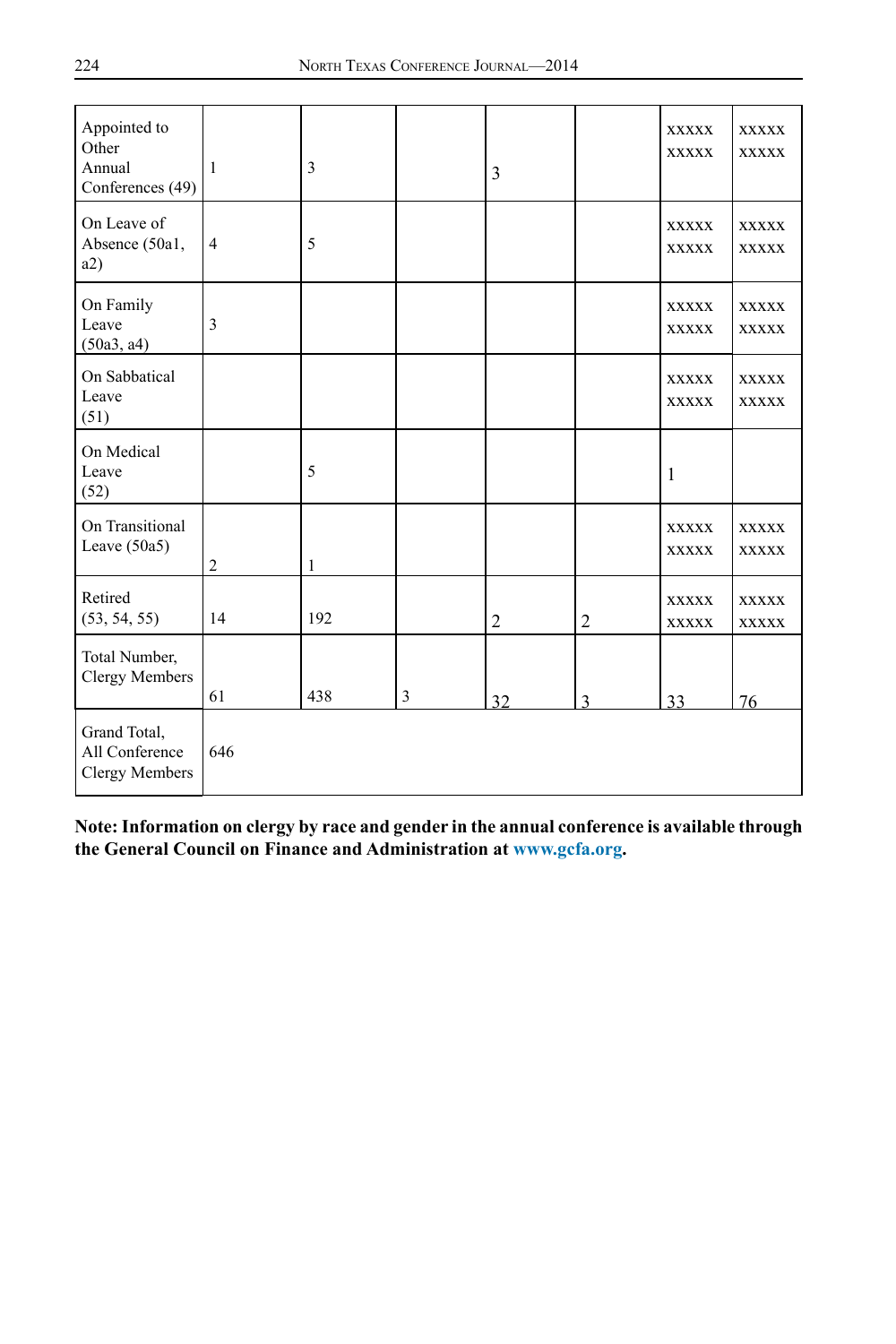## **PART III—CERTIFICATION IN SPECIALIZED MINISTRY**

### **Note: Indicate credential of persons in Part III: FD, FE, PD, PE, AM, FL, PL, and LM.**

| 58. Who are the candidates in process for certification in specialized ministry? |                          |                             |  |  |  |
|----------------------------------------------------------------------------------|--------------------------|-----------------------------|--|--|--|
| Name                                                                             | <b>Clergy/Lay Status</b> | <b>Specialized Ministry</b> |  |  |  |
| Mark D. Beggs                                                                    | Lay                      | Church Music                |  |  |  |
| Diane P. Brown                                                                   | Lay                      | Church Music                |  |  |  |
| Chris Boyle                                                                      | Lay                      | Youth                       |  |  |  |
| Marcia Ketner                                                                    | Lay                      | Youth                       |  |  |  |
| Sheila Rowan                                                                     | Lay                      | Older Adult                 |  |  |  |
| Charlene Nelson                                                                  | Lay                      | Children                    |  |  |  |
| Virginia Ray Ash                                                                 | Lay                      | Children                    |  |  |  |
| Kay Ash                                                                          | Lay                      | Children                    |  |  |  |
| Susan G. Burden                                                                  | Lay                      | Children                    |  |  |  |
|                                                                                  |                          |                             |  |  |  |

59. Who is certified in specialized ministry? (List the areas of specialized ministry. Indicate by an asterisk those certified this year.)

| <b>Name</b>       | <b>Clergy/Lay Status</b> | <b>Specialized Ministry</b>           |
|-------------------|--------------------------|---------------------------------------|
| Jo Biggerstaff    | Clergy                   | Christian Education                   |
| Karan Marshall    | Clergy                   | Christian Education                   |
| Ben Marshall      | Clergy                   | <b>Christian Education</b>            |
| Jennifer Scott    | Clergy                   | <b>Christian Education</b>            |
| Mary Bishop       | Lay                      | <b>Christian Education</b>            |
| Evelyn Glass      | Lay                      | <b>Christian Education</b>            |
| Debra Gray        | Lay                      | Christian Education                   |
| Linda Wheeler     | Lay                      | <b>Christian Education</b>            |
| Kelly Williams    | Lay                      | Christian Education                   |
| Debbie Chapman    | Clergy                   | Church Music                          |
| Karen Chraska     | Clergy                   | Church Music                          |
| Terry Heislen     | Clergy                   | Church Music                          |
| <b>Rusty King</b> | Clergy                   | Church Music                          |
| Tim Morrison      | Clergy                   | Church Music                          |
| Christine Bouton  | Lay                      | Church Music                          |
| Kristy Hassell    | Lay                      | Church Music                          |
| Polly Rains       | Lay                      | Church Music                          |
| Georgia Harrison  | Clergy                   | Youth                                 |
| Rick Ostroski     | Lay                      | Youth                                 |
| Sharon Welch      | Clergy                   | Spiritual Formation                   |
| Katherine Betz    | Clergy                   | Older Adult                           |
| Greg Humphries    | Lay                      | <b>Church Business Administration</b> |
| Victoria Shepherd | Lay                      | <b>Church Business Administration</b> |
| Joan Gray LaBarr  | Clergy                   | <b>Christian Communication</b>        |
| John A. Lovelace  | Lay                      | Christian Communication               |
|                   |                          |                                       |

- 60. Who are transferred in as a certified person in specialized ministry?<br>Name Clergy/Lay Status Specialized Ministry S **Name Clergy/Lay Status Specialized Ministry Sending Conference**
- 61. Who are transferred out as a certified person in specialized ministry? **Name Clergy/Lay Status Specialized Ministry Receiving Conference**
- 62. Who have been removed as a certified person in specialized ministry? **Name Clergy/Lay Status Specialized Ministry**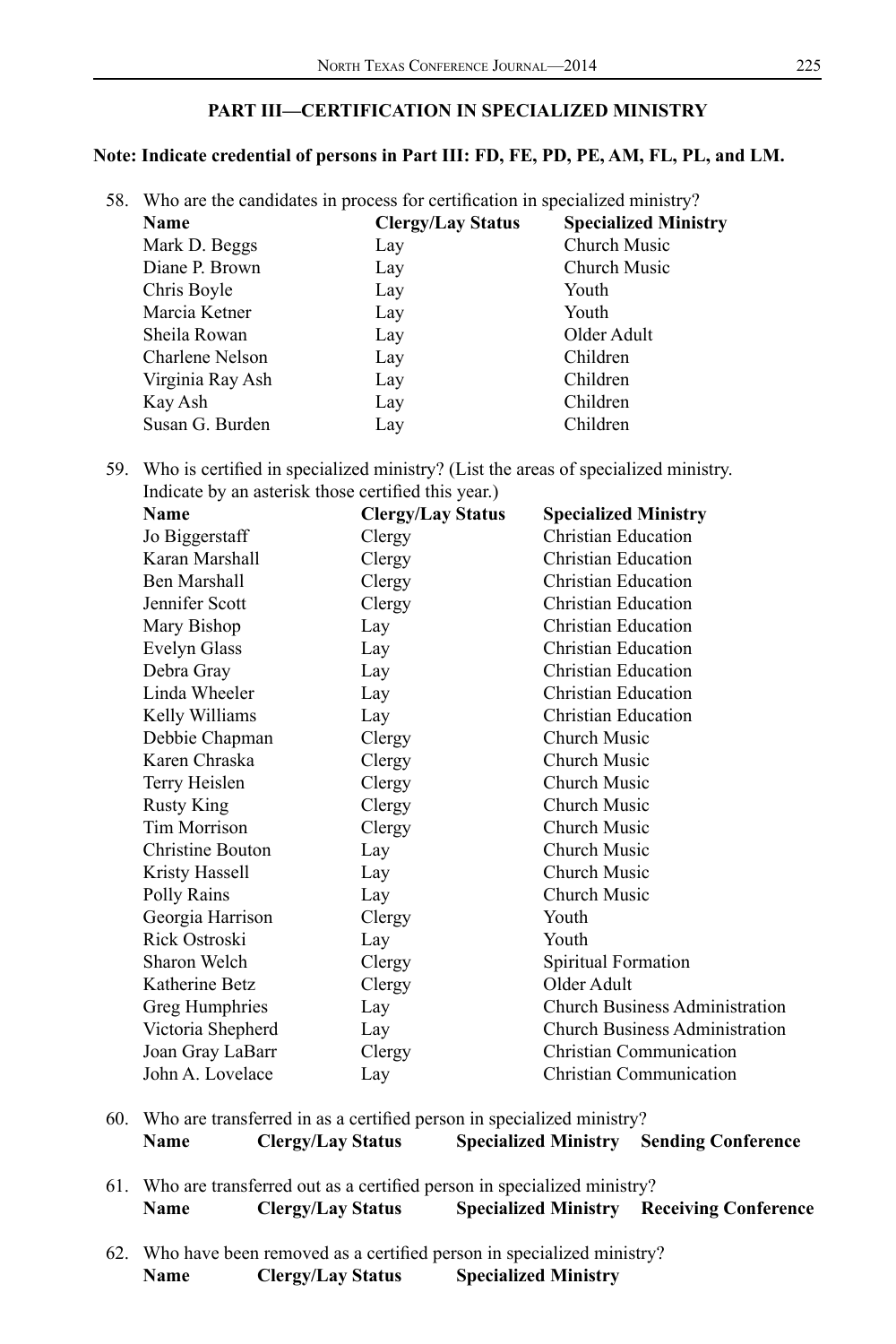# **PART IV—CERTIFIED LAY MINISTRY (¶(¶ 271, and 666.10** *The Book of Discipline***)**

63. Who are certified as lay ministers (¶ 271, and 666.10)? (List alphabetically giving full name—first, middle, last—in that order, by district)

| Name               | <b>District</b> |             |
|--------------------|-----------------|-------------|
| Virgil Aldag       | NC              | Lake Cities |
| <b>Steve Gibbs</b> | EA              |             |
| David Linson       | NW              |             |
| Lori Massey        | EA              |             |
| Mead McGee         | NW              |             |
| Vic Sassone        | NC              | Aldersgate  |
|                    |                 |             |

#### **PART V—DIACONAL MINISTERS (Paragraph numbers in questions 65-72 refer to The 1992** *Book of Discipline***)**

- 64. Who constitute the Committee on Investigation (¶2703.3)? (v) **Name**
- 65. Who are transferred in as diaconal ministers (¶312)? **Name Previous Annual Conference Date**
- 66. Who are transferred out as diaconal ministers (¶312)? **Name Previous Annual Conference Date**
- 67. Who have had their conference relationship as diaconal ministers terminated by Annual Conference action (¶313.3)? (**Under ¶313.3a, no vote; under ¶313.3b, v 2/3**) **Name Date Effective**

#### 68. What diaconal ministers have died during the year? a) Effective:

| u, <b>Lilveti</b> v. |                  |                  |  |  |  |  |  |
|----------------------|------------------|------------------|--|--|--|--|--|
| <b>Name</b>          | Date of Birth    | Date of Death    |  |  |  |  |  |
| b) Retired:          |                  |                  |  |  |  |  |  |
| <b>Name</b>          | Date of Birth    | Date of Death    |  |  |  |  |  |
| Espie del Rosario    | $09-15-2029$     | 01/31/2014       |  |  |  |  |  |
| Lane Tunnell Minton  | $06 - 23 - 1933$ | $05 - 11 - 2014$ |  |  |  |  |  |
|                      |                  |                  |  |  |  |  |  |

- 69. What diaconal ministers have been granted leaves of absence under ¶313.1a, c, d) (disability, study/sabbatical, or personal leave): (v) **Name Type of Leave Date Originally Granted**
- 70. What diaconal ministers have been granted an extended leave (¶313.1e): **Name Date Originally Granted**
- 71. Who have returned to active status from extended leave (¶313.1e)? (v)? **Name Date Originally Granted**
- 72. Who have taken the retired relationship to the Annual Conference as diaconal ministers (¶313.2): (Under ¶313.2b, v 2/3) a) This year?
	- **Name (Date Effective)**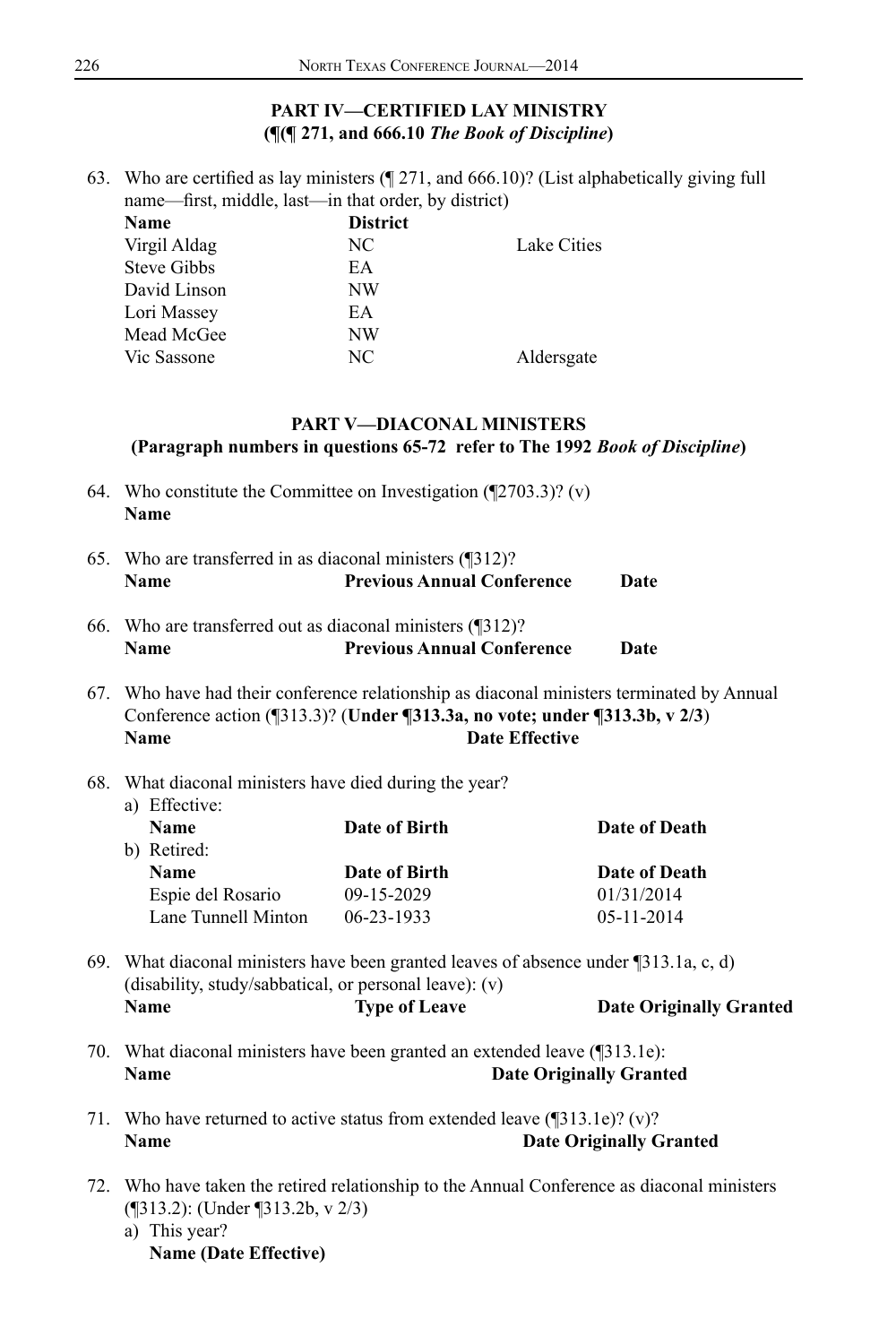b) Previously?

#### **Name (Date Effective)**

Grace Ashley, Jane Bach, Philip Eldridge Baker, Ray Davidson, Patricia M. Evans, Royce Hardaway, Ann Love, Doris V. Manning, Opal Peyron, Margaret Robinson, Lillian Sills, Lane Tunnell, Elaine M. Ward, Jan Wiksten

#### **PART VI—APPOINTMENTS AND CONCLUDING BUSINESS**

- 73. Who are approved for less than full-time service?
	- a) What associate members, provisional, or full elders are approved for appointment to less than full-time service, what is the total number of years for which such approval has been granted to each, and for what fraction of full-time service (in one-quarter increments) is approval granted (for purposes of equitable compensation claim and pension credit) ¶¶338.2, 342.2, 1506)? (**v 2/3, after 8 years v 3/4**):

| <b>Name</b>               | Appointment | <b>Fraction of Full Time</b> |
|---------------------------|-------------|------------------------------|
| Jin Hee Lee               | (11)        | Three-Ouarters Time          |
| Howard Strickland (346.1) | (9)         | One-Quarter Time             |
| DonnaLea Sutton           | (3)         | One-Quarter Time             |
| Seong Joon Park           | (8)         | Three-Ouarters Time          |
| Duk Kun Kim (346.1)       | (6)         | Three-Ouarters Time          |
| Terri Hale Whitgrove      | (3)         | One-Quarter Time             |
| Nakhoon Cho (346.1)       | (2)         | Three-Ouarter Time           |
| Scot Bontrager (PE)       | (2)         | One-Half Time                |
| Alice G. Coder (338.2)    | (1)         | Three-Ouarters Time          |

b) What deacons in full connection and provisional deacons are approved for appointment to less than full-time service (¶331.7)?

| <b>Name</b>            | Appointment | <b>Fraction of Full Time</b> |
|------------------------|-------------|------------------------------|
| Katherine Betz         | (4)         | One-Half Time                |
| Bonnie Bridger-Coffman | (3)         | One-Half Time                |
| Patricia Froehlich     | (2)         | Three-Ouarter Time           |
| Caroline Noll          | (1)         | Three-Ouarter Time           |
| Sarah Roberts          | (2)         | Three-Ouarter Time           |

74. Who have been appointed as interim pastors under the provisions of ¶338.3 since the last session of the annual conference, and for what period of time?

| <b>Name</b>       | Appointment                |                             |
|-------------------|----------------------------|-----------------------------|
| Van Lazaroff      | Anna UMC                   | Nov. 14, 2013–Feb. 28, 2014 |
| Don Kirsch        | Trietsch Memorial          | Dec. 1,2013–March 31, 2014  |
| Pat Beghtel-Mahle | <b>FUMC</b> Sachse         | Dec. 1, 2013–March 31, 2014 |
| Keith Head        | <b>FUMC Mabank</b>         | Jan. 12, 2014–March 2, 2014 |
| Ben Shinn         | Wesley UMC-Sulphur Springs | March 1, 2014–June 30, 2014 |
| Ward Livingston   | <b>FUMC Boyd</b>           | March 1, 2014–June 30, 2014 |
| John Rosenburg    | <b>FUMC Grand Prairie</b>  | June 8, 2014–Aug. 10, 2014  |
|                   |                            |                             |

- 75. What changes have been made in appointments since the last annual conference session? (Attach list. Include and identify Appointments Beyond the Local Church (Deacons) and Appointments to Extension Ministries (Elders). Give effective dates of all changes.)
- 76. What elders (full connection and provisional), associate members, and local pastors are appointed to ministry to the local church and where are they appointed for the ensuing year? (Attach a list.)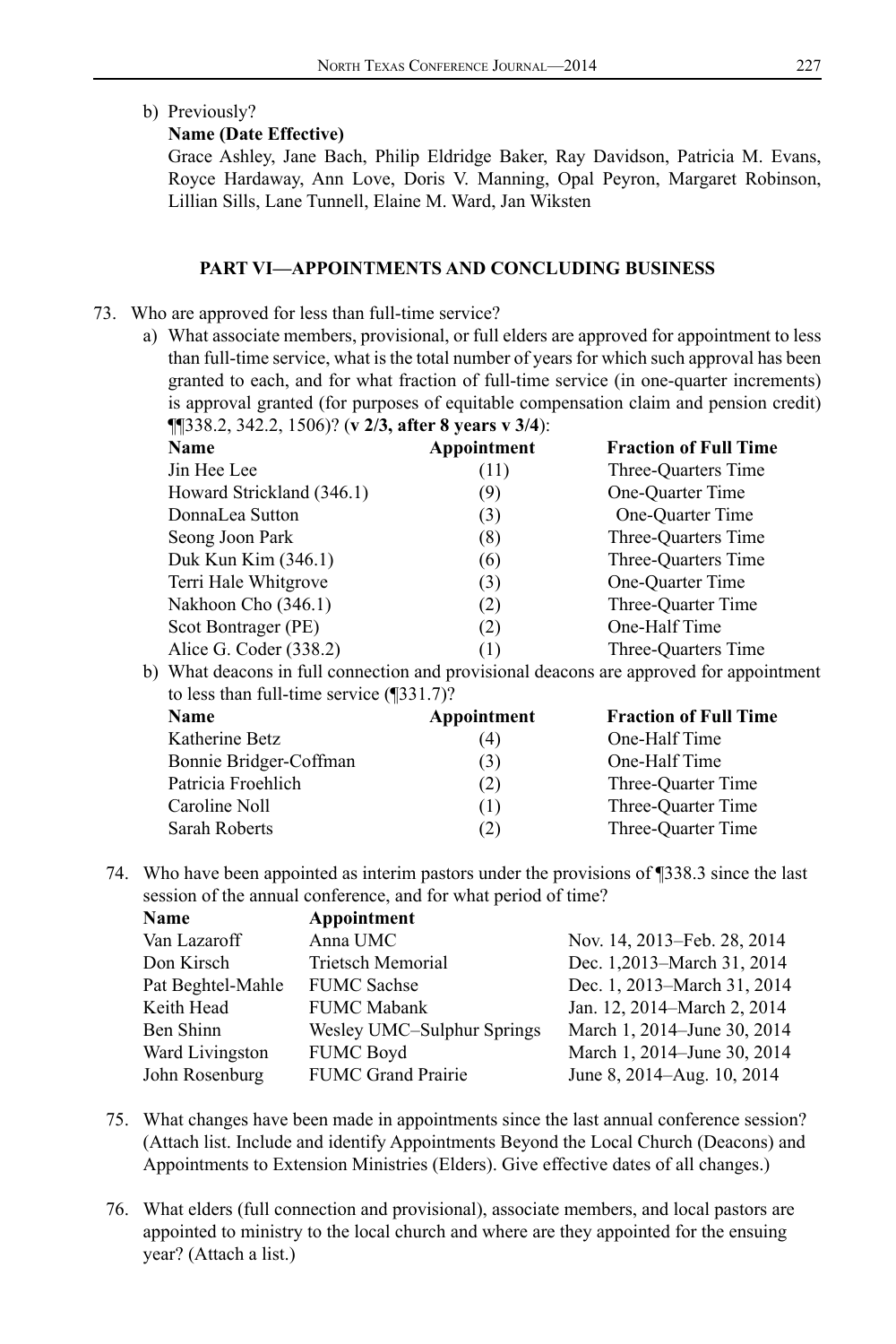- 77. What elders (full connection and provisional), associate members, and local pastors are appointed to extension ministries for the ensuing year? (Attach a list)
	- a) Within the connectional structures of United Methodism (¶344.1a, c)?
	- b) To ministries endorsed by the Board of Higher Education and Ministry (344.1b)?
	- c) To other valid ministries under the provisions of ¶344.1d? (v 2/3) James Pierce
- 78. Who are appointed as deacons (full connection and provisional) for the ensuing year? (Attach a list.)
	- a) Through non-United Methodist agencies and settings beyond the local church (¶331.1a)?
	- b) Through United Methodist Church-related agencies and schools within the connectional structures of The United Methodist Church (¶331.1b)?
	- c) Within a local congregation, charge, or cooperative parish (¶331.1c)?
- 79. Who are appointed to attend school (¶416.6)? (List alphabetically all those whose prime appointment is to attend school.)

| <b>Name</b>    | <b>Clergy Status</b> | School  |
|----------------|----------------------|---------|
| Scot Bontrager | PЕ                   | Perkins |

- 80. Where are the diaconal ministers appointed for the ensuing year (¶310) [1992 Discipline]? (Attach list)
- 81. What other personal notations should be made? (Include such matters as changes in pension credit (¶1506.5), corrections or additions to matters reported in the "Business of the Annual Conference" form in previous years, and legal name changes of clergy members and diaconal ministers.) James Babcock—Honorable Location 1977—deceased 1987 Robin E. Brake (PLP) EA from Texas Health Resources, to No Appointment Michael Moore (PE) EA from Vitas Innovative Hospice Care, to No Appointment Marjorie Bishir (FD) to Marjorie Bishir Hill (FD) Jacqueline Sue Ponder—Honorable Location, Retired—deceased 01/21/14 Elizabeth Glass Turner serving  $\frac{1}{2}$  time and not  $\frac{1}{4}$  time as recorded last year. Jennifer Griffith Cobb serving full time and not ½ time as previously recorded.
- 82. Where and when shall the next Conference Session be held (¶603.2, 3)? St. Andrew United Methodist Church, Plano, TX on June 7–9, 2015